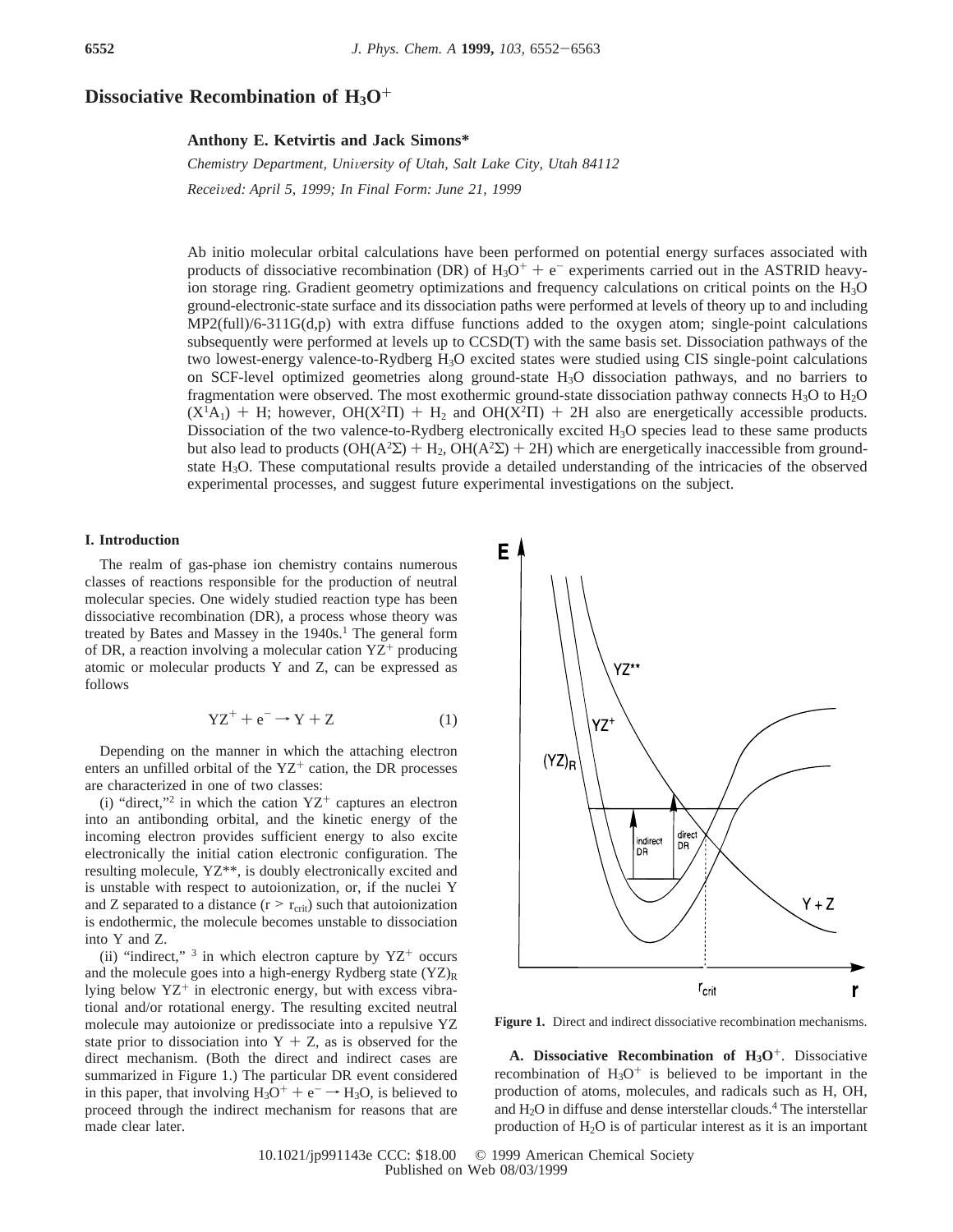

**Figure 2.** log-log plot of reaction cross-section vs relative beam energy for  $H_3O^+ + e^-$  dissociative recombination as performed in the heavy-ion storage ring ASTRID (figure from ref 12q).

coolant in interstellar space and contributes significantly to star formation.5

Gas-phase studies of  $H_2O$  and  $H_3O^+$  have been of considerable experimental interest during the preceding four decades, both from the perspective of proton-transfer reactions<sup>6</sup> as well as dissociative recombinations.<sup>6s,7</sup> Techniques employed to study such proton-transfer reactions include flowing afterglow<sup>6a,7c,10d,e</sup> and SIFT<sup>6q,7c,10a-c,f-g</sup> methods, as well as flame-ionization mass spectrometry,<sup>6g,m-p,r-u</sup> while DR reactions have been studied using the same methods,<sup>7c,8,10a-c</sup> as well as by laser-induced fluorescence,<sup>7b,8,10c</sup> vacuum UV absorption,<sup>7b,8,9,10c</sup> ion traps,<sup>7d</sup> merged ion-beam techniques,<sup>7e-f,h-i</sup> emission spectroscopy,<sup>10c</sup> flame-mass-spectrometry,  $6s$ ,  $7j-1$  shock-tube techniques,  $7m,n$ , flame-Langmuir probe techniques,<sup>7v,10c</sup> plasma-afterglow methods,<sup>7w</sup> glow-discharge methods,<sup>7x</sup> and heavy-ion storage rings.<sup>11</sup> The latter experimental technique represents a relatively recent innovation in the study of DR reactions; during the past decade, a plethora of experimental information regarding products and branching ratios of DR reactions has been obtained for ions which include  $H_2^+$ ,  $12a-h$   $HD^+$ ,  $12b$ ,  $D_2^+$ ,  $12j$   $H_3^+$ ,  $12k$ ,  $H_2D^+$ ,  $12l$ ,  $m$  ${}^{3}\text{HeH}^{+}$ , ${}^{12n}$  N<sub>2</sub><sup>+</sup>, ${}^{12o}$  O<sub>2</sub><sup>+</sup>, ${}^{12o}$  NO<sup>+</sup>, ${}^{12o}$  CH<sub>5</sub><sup>+</sup>, ${}^{12p}$  H<sub>2</sub>O<sup>+</sup>, ${}^{12q}$  CH<sub>3</sub><sup>+</sup>, ${}^{12q}$ and  $H_3O^+$ ,  $^{12q,r}$  the last of which is the subject of the present paper. In recent years, theoretical studies of dissociation pathways of  $H_3O^+,$ <sup>13</sup> as well as of predicted branching ratios of  $H_3O^+$  + e<sup>-</sup> DR have been performed,<sup>14</sup> but there remain substantial discrepancies among the theoretical predictions (especially for branching ratios of various products) and experimental findings.

**B. Overview of Heavy-Ion Storage Ring Experiments.** In recent years, the experimental technique of using heavy-ion storage rings to study DR reactions has gained popularity.<sup>7y,11a,b</sup> There are four such ion-storage rings at which DR is studied: 7y,11a ASTRID in Denmark,<sup>11c</sup> CRYRING in Sweden,<sup>11d</sup> TARN II in Japan,<sup>11e</sup> and TSR in Germany.<sup>11f</sup> With minor differences, each of these storage rings operates on a similar premise: Ions are produced from a parent neutral compound in an ion source; the resulting ion beam is accelerated to a desired translational energy and injected into a ring assembly under low-pressure conditions (on the order of  $10^{-11}$  Torr). Such low pressures are required to allow the storage of the produced ion beam for time periods of the order of tens of seconds, and, thus, allow for radiative vibrational relaxation of the ions, as well as to prevent them from being dissociated by collisions with rest-gas molecules. Once inside the ring, the ion beam is manipulated by a series of radio frequency accelerators and bending and focusing

magnets, to attain an ion beam of an appropriate energy such that the desired DR experiments can be performed.

The cold vibrational ion beam, then, is merged with a beam of electrons travelling in the same direction as the heavy ions with controlled relative kinetic energy in an "electron cooler." The beam relative energies can be controlled experimentally (and can, as will be discussed later, result in the formation of different products depending upon the relative beam energies). This type of "merged-beam" technique serves to provide a translational cooling mechanism for the stored ion beam, as well as to provide a venue for the DR reactions of interest to occur. The neutral products exit the storage ring in the direction of an energy-sensitive detector, at which a number of counts corresponding to the masses of each product particle is recorded. The resulting data is typically plotted in a log-log graph of reaction cross-section vs relative beam energy, from which rate coefficients (*k*) for the reaction or reactions under analysis can be obtained as follows. An example of such a plot of the cross-section for the formation of  $H_3O$  from  $H_3O^+$  is shown in Figure 2.

$$
k = \langle v\sigma \rangle = (N_{\text{signal}}v_{\text{i}})/(N_{\text{ion}}n_{\text{e}}L\epsilon)
$$
 (2)

In eq 2, *N*signal is the number of particles detected per second for a given reaction channel (e.g., for  $H_3O$  formation in Figure 2),  $v_i$  is the heavy ion velocity,  $N_{ion}$  is the number of reactant ions which pass through the electron cooler per second,  $n_e$  is the electron density, *L* is the length of the electron cooler region, and  $\epsilon$  is the detector efficiency.<sup>12</sup>

However, because the neutral products of the DR of a specific cation strike the detector within nanoseconds of each other (e.g.,  $H_2$  and OH formed from  $H_3O^+ + e^-$  strike the detector together), this type of analysis by itself does not provide insight regarding the molecular structure of the products, because only one peak, corresponding to the mass, and hence the kinetic energy, of the undissociated molecule (H3O in our case) can be expected to be seen. The installation of a grid with a known transmission  $(T)$  in front of the detector,<sup>15</sup> by contrast, allows such a peak to be separated into a series of peaks dependent upon the probability of product fragments (or combinations of fragments, such as  $H_2O$ , OH, OH + H + H, etc.) of given masses to go through (or to be stopped by) the grid. This separation is caused by the fact that, for example,  $H_2 + OH$ products pass through the grid with different probabilities than do  $H_3O$  or 2 H + OH products.

The number of "events" corresponding to products of a given mass striking the detector can be related to the branching ratio of the observed products through the matrix equation<sup>12q</sup> in which the probabilities of molecular passage through the grid relate the "known" raw data (the number of "hits" on the detector) to the "unknown" branching ratios. In this manner, the experimentalist gains valuable insight regarding the nature and the amount of products associated with DR of a given ionic species under analysis.

**C. DR of**  $H_3O^+$ **. The storage ring method has been applied** to study DR of  $H_3O^+$ . The primary results of the studies are the cross-sections for the total rate of production of neutral fragments from  $H_3O^+$  (i.e., the total rate of loss of  $H_3O^+$  through DR) and the branching ratios for production of various neutral products. Shown in Figure 2 is the H3O formation cross-section, as a function of the relative kinetic energy of the two beams, for the  $H_3O^+$  case.<sup>12q</sup> By determining, using the techniques discussed briefly above, how many H, OH,  $H_2O$ , and  $H_3O$ species reach the detector, these same experimental data have been used to determine the following branching ratios for  $H_3O$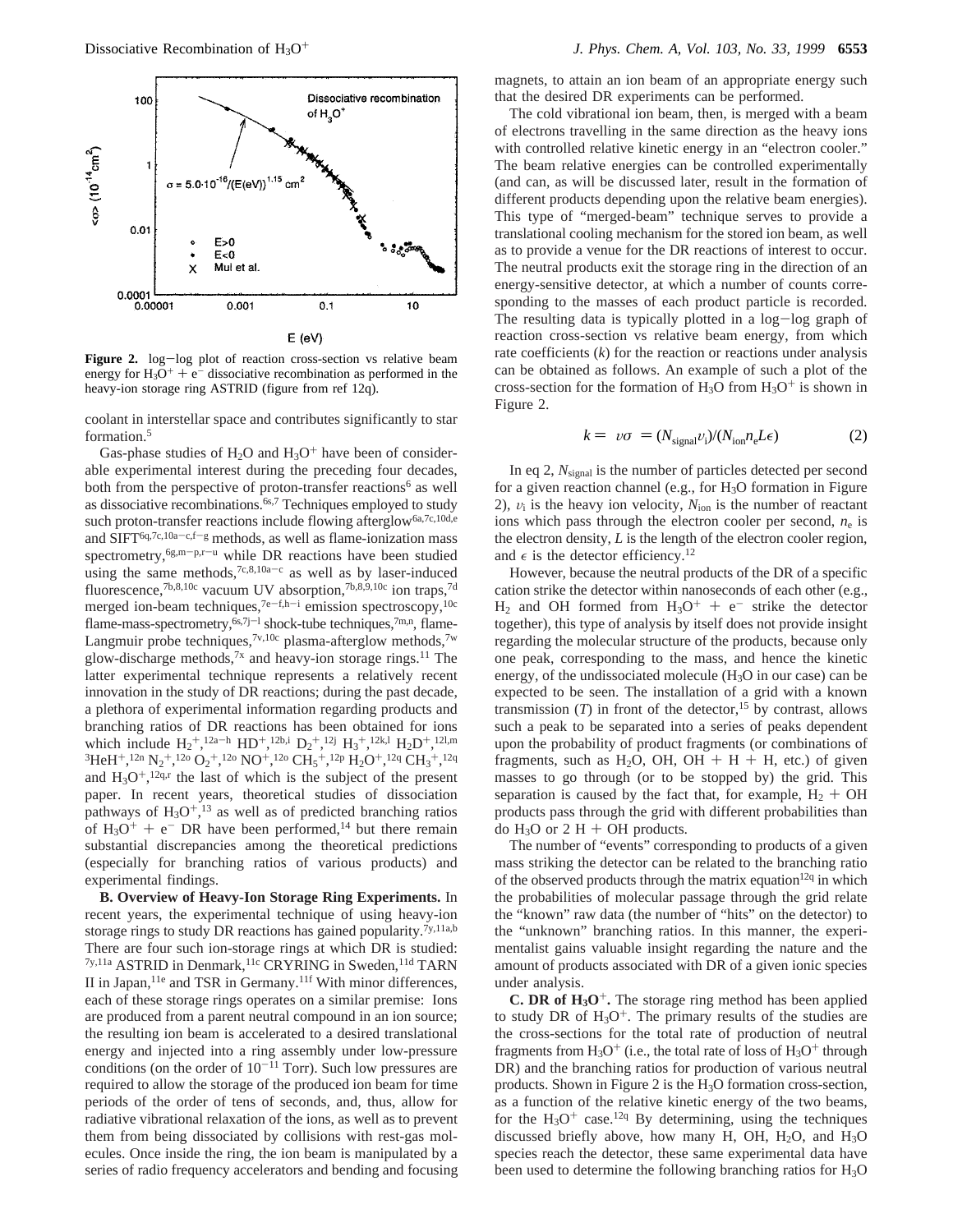**TABLE 1: Exponents of Augmented Basis Functions on Oxygen**

| s-functions | p-functions | d-functions |  |  |
|-------------|-------------|-------------|--|--|
| 1.0         | 0.07983     | 0.084192    |  |  |
| 0.24474     | 0.024684    |             |  |  |
| 0.059899    |             |             |  |  |
| 0.014660    |             |             |  |  |

decomposing in four reaction paths $12q,r$ 

$$
H_3O^+ + e^- \rightarrow H_2O + H (0.33 \pm 0.08)
$$
 (3a)

$$
OH + H2 (0.18 \pm 0.07)
$$
 (3b)

$$
OH + H + H (0.48 \pm 0.08) \quad (3c)
$$

$$
O + H_2 + H (0.01 \pm 0.04)
$$
 (3d)

These branching ratios were obtained in collisions of low-energy electrons with  $H_3O^+$  and hence they relate to the fate of  $H_3O$ produced at low energies.

The reaction cross-section vs relative beam energy plot reveals the presence of a smooth decay curve, characteristic of an endothermic reaction, punctuated by one or more undulations at high (ca.  $2-10$  eV) relative beam energies. While there is no doubt that the experimental information yields valuable insight regarding the products and branching ratios of the DR process, experimental limitations preclude a more detailed analysis of reaction mechanisms and determination of the electronic states in which products are formed. It is our belief that by examining the ground- and energetically-accessible excited-state potential energy surfaces connecting H<sub>3</sub>O to its various decay products, we can gain a more profound understanding of the nature of the reaction(s) being studied, both from the perspective of reactants and of products. Our strategy, therefore, is to provide additional insight, via ab initio MO investigations, into the intricacies of the potential energy surfaces and the reaction mechanisms associated with the experimental observations, and, if possible, to provide suggestions regarding further experimental studies of this reaction.

# **II. Methods and Computational Strategy**

**A. Atomic Orbital Basis Sets.** Our ab initio MO calculations were performed using the GAUSSIAN 94 series of programs,<sup>16</sup> on an IBM RISC System/6000 computer at the University of Utah. In all calculations, we have employed a standard Gaussian triple split-valence 6-311G(d,p)<sup>17</sup> basis set, augmented by a group of four extra sets of "s"-type functions, two extra sets of "p"-type functions, and one extra set of "d" -type functions on the oxygen atom. Many of these extra functions are diffuse, and assist in providing an accurate description of electrons which inhabit Rydberg orbitals. This extra group of basis functions was formed by modifying the set developed by Gutowski and  $Simons<sup>18</sup>$  for Rydberg neutral and anionic species by  $(1)$ retaining the basis functions necessary for a proper description of electrons in the low-energy Rydberg orbitals of interest (associated with electronic configurations of the ground state and two excited states of H3O that relate to the features in Figure 2 near 10 eV noted above); yet (2) removing those functions which primarily describe higher-energy Rydberg orbitals. The final set of augmented primitive basis functions is detailed in Table 1.

To provide a pictorial representation of the occupied bonding  $\sigma_{\text{OH}}$ , nonbonding  $\pi_{v}$ , and Rydberg orbitals of the H<sub>3</sub>O molecule, we have drawn these orbitals using the MOLDEN program.<sup>19</sup>

**B. Geometry Optimization and Electron Correlation Issues.** The ground electronic states of most species have been geometry optimized using gradient techniques<sup>20</sup> with this augmented basis set at levels of theory from Hartree-Fock (spin-restricted or  $RHF<sup>21</sup>$  for closed-shell species; spinunrestricted or UHF<sup>22</sup> for open-shell species) and with inclusion of electron correlation to second-order Møller-Plesset perturba-<br>tion theory<sup>23,24</sup> (RMP2(full) or UMP2(full), as appropriate), wherever possible. Transition structures have been located by gradient optimizations with the eigenvector-following  $(EF)^{25}$ algorithm or the CALCALL16 technique, and intrinsic reaction coordinate  $(IRC)^{26}$  analysis was performed to verify the identities of the structures at the two ends (minima) of the associated reaction profiles. The total electronic energies given in Table 2 list MP2 energies for open-shell species without (UMP2) and with (PMP2) spin projection.<sup>27</sup> In addition, single-point calculations at the optimized MP2-level geometries have been performed at third-order (MP3(full))<sup>23,28</sup> and fourth-order (MP4-(full))23,29 Møller-Plesset theory (the latter energies are reported in Table 2 with inclusion of single, double, triple, and quadruple excitations (SDTQ)<sup>29a,c</sup>), as well as with coupled-cluster theory<sup>30</sup> with inclusion of single and double excitations, and perturbative inclusion of triple excitations  $(CCSD(T)(full)^{30l-n})$ . All MP3 and MP4 energies of open-shell species are reported with inclusion of spin projection (PMP3, PMP4). Harmonic frequency calculations for species at critical points were performed on the respective UMP2 optimized geometries; from these calculations, zero-point vibrational energies (ZPE) also were obtained. ZPE values are reported in Table 2, scaled by a factor of 0.95.<sup>31</sup>

Energies of valence-to-Rydberg electronically excited states of H3O, both pyramidal and planar (the significance of which will be explained shortly), have been obtained at the optimized ground-state HF-level geometries by single-point configuration interaction calculations which involve single electronic excitations  $(CIS).$ <sup>32</sup>

**C. Characterization of Reaction Paths.** *1. Ground-State Paths.* Our general strategy in studying how the ground and various valence-to-Rydberg excited states of H<sub>3</sub>O connect to corresponding electronic states of  $H + H<sub>2</sub>O$ , OH +  $H<sub>2</sub>$ , and  $OH + 2H$  products has been to first carry out searches on the ground electronic surface for reaction paths that pass through true transition states (i.e., minimum-energy cols where the gradient vanishes and where all but one eigenvalue of the curvature matrix are positive). This allows us to properly characterize the decomposition of ground-state H3O in terms of reaction path energy profiles and corresponding transitionstate energies and structures.

These searches were performed at the SCF level of theory, with the basis set described earlier. In the case of the reaction path which connects ground-state H<sub>3</sub>O to OH  $(X^2\Pi) + 2H$ directly, the emergence of severe spin contamination along this path compelled us to examine this route at a higher (QCISD-  $(full)$ <sup>16</sup> level of theory, from which we also obtained PMP3 energies. The endothermicities for the reaction  $H_3O \rightarrow OH (X^2\Pi)$  + 2H calculated at the QCISD and PMP3 levels of theory were in agreement to within 2 kcal mol<sup>-1</sup>. As the energies at the latter level of theory had spin contaminants  $(s + 1)$  to  $(s + 1)$ 4) removed and were reported at a pure doublet spin state  $\langle S^2 \rangle$  $= 0.75$ ), we are confident in the reliability of these results at both levels of theory.

*2. Excited-State Paths.* For the valence-to-Rydberg excited states, we have had to take an alternative strategy in characterizing how the states of  $H_3O$  connect to those of  $H + H_2O$ , OH  $+ H<sub>2</sub>$ , and OH  $+ 2H$  because the states of interest are not the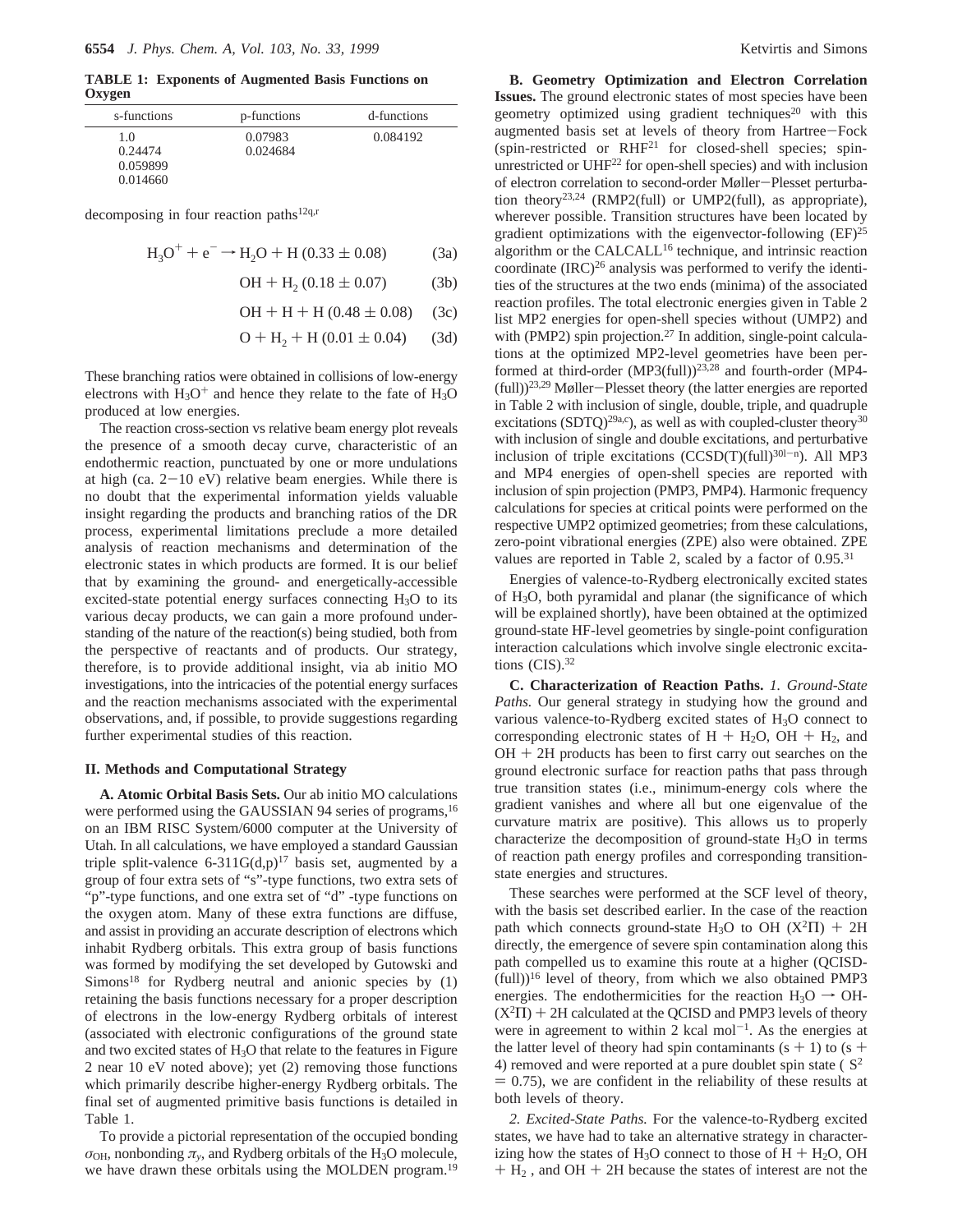**TABLE 2: Total***<sup>a</sup>* **and Relative***<sup>b</sup>* **Energies of H3O**+**, H3O, and Dissociation Products**

|                 | E (hartrees) <sup>c,d</sup> |                                               |                   |             |             |             |             |                         |
|-----------------|-----------------------------|-----------------------------------------------|-------------------|-------------|-------------|-------------|-------------|-------------------------|
| species         | $UHF^e$                     | $\langle \mathrm{S}^2 \rangle$ HF/ <b>MP2</b> | UMP2 <sup>f</sup> | PMP2f       | PMP3f       | PMP4 SDTO   | CCSD(T)     | scaled ZPE <sup>s</sup> |
|                 | $-76.50716$                 | 0.752/0.752                                   | $-76.76875$       | $-76.76906$ | $-76.77280$ | $-76.78423$ | $-76.78415$ | 15.77                   |
| 4 <sup>h</sup>  | $-76.50163$                 | 0.752/0.752                                   | $-76.77692$       | $-76.76222$ | $-76.76595$ | $-76,77709$ | $-76.77692$ | 13.84                   |
| 7               | $-76.33363$                 |                                               |                   | $-76.57550$ | $-76.58153$ | $-76.58983$ | $-76.58971$ | 20.84                   |
| 8               | $-76.05511$                 |                                               |                   | $-76.30147$ | $-76,30441$ | $-76.31520$ | $-76.30818$ | 12.89                   |
| 9               | $-0.49981$                  | 0.750                                         |                   |             |             |             |             |                         |
| 10              | $-75.41631$                 | 0.756/0.756                                   | $-75.60634$       | $-75.60803$ | $-75.61768$ | $-75.62356$ | $-75.62334$ | 5.20                    |
| 11              | $-75.26086$                 | 0.760/0.761                                   | $-75.45369$       | $-75.45618$ | $-75.46406$ | $-75.47074$ | $-75.47035$ | 4.53                    |
| $12^i$          | $-1.13249$                  |                                               |                   | $-1.16027$  | $-1.16624$  | $-1.16773$  | $-1.16832$  | $6.09^{j}$              |
| 13              | $-76.54910$                 | 0.756/0.756                                   | $-76.76730$       | $-76.76898$ | $-76.78465$ | $-76.79205$ | $-76.79242$ | 12.33                   |
| 14 <sup>h</sup> | $-76.50042$                 | 0.754/0.755                                   | $-76.76399$       | $-76.76469$ | $-76.76743$ | $-76.77977$ | $-76.77222$ | 13.61                   |
| 17 <sup>k</sup> | $-76.45643$                 | 0.758/0.762                                   | $-76.72819$       | $-76.73062$ | $-76.73322$ | $-76.74859$ | $-76.74744$ | 11.46                   |
| 18 <sup>h</sup> | $-76.51054$                 | 0.798/0.781                                   | $-76.75223$       | $-76.75724$ | $-76.76825$ | $-76.77753$ | $-76.77979$ | 11.85                   |

*a* In hartrees; ZPE not included. *b* In kcal mol<sup>-1</sup>. *c* Spin-unrestricted formalisms are used for open-shell species; spin-restricted formalisms are used for closed-shell species. <sup>*d*</sup> All energies are reported using a 6-311G(d,p) basis set augmented by four extra sets of "s" functions, two extra sets of "p" functions, and one extra set of "d" functions on oxygen unless otherwise stated. See text for details. *<sup>e</sup>* Optimized at this level. *<sup>f</sup>* At optimized UMP2 geometries. <sup>*g*</sup> In kcal mol<sup>-1</sup> at UMP2 optimized geometries unless otherwise stated; scaled by 0.95. *h* Transition structure. *i* 6-311G(d,p) basis set (no extra diffuse functions) was used. <sup>*j*</sup> In kcal mol<sup>-1</sup> at UMP2(full)/6-311G(d,p)-optimized geometry; scaled by 0.94.<sup>31</sup> *k* Second-order saddle point.

lowest states of a given symmetry, so the quantum chemical tools available to us (e.g., analytical gradient and Hessians that are used to trace out reaction paths) are not able to generate true reaction paths on these excited states. To illustrate the difficulty, consider the situation at the starting geometry of the H3O species, where the ground state is one in which the highest occupied orbital is the lowest-energy Rydberg orbital (R). The lowest excited states of this species involve promotion of the electron occupying R to other higher-energy Rydberg orbitals (R′). Even within our finite basis, there are fifteen such states lying below the  $H_3O^+ + e^-$  threshold. These are not the states that are relevant to the undulations near 10 eV in Figure 2. Such R-to-R′ electronic promotions retain the monocationic character of the underlying cores and, in this manner, are not fundamentally different from that of ground-state  $H_3O$ . In contrast, excited states in which an electron is promoted from a valence orbital (e.g., from the nonbonding lone pair orbital on oxygen or from one of the OH *σ* bonding orbitals) into a Rydberg orbital while retaining another electron in R are the states that relate to the features in Figure 2. These excitations result in the creation of dicationic  $(H_3O^{2+})$  cores (surrounded by two Rydberg electrons) in which the resulting Coulomb repulsions provide the driving forces toward subsequent prompt dissociation.<sup>33</sup> We believe that the undulations observed in Figure 2 are caused by the decomposition of such excited-state molecules, and the energies we obtain for such states support this postulate. By carrying out single-excitation configuration interaction (CIS) calculations with the ground state of  $H_3O$  as the reference state from which excitations occur and examining the orbital excitation nature of many eigenvectors of the CIS secular problem, we were able to identify the valence-to-Rydberg states of interest. Within our basis, at the geometry of ground-state  $H_3O$ , the two lowest such states were the 16th and 25th CIS states.

As mentioned earlier, the computational tools available to us do not allow us to compute true reaction paths for such states (i.e., the 16th and 25th roots). In particular, we have used the following strategy to characterize how these states and associated reaction paths evolve into  $H + H<sub>2</sub>O$ , OH +  $H<sub>2</sub>$ , and OH + 2H products.

(a) Along each of the reaction paths that we found for connecting ground-state  $H_3O$  to  $H + H_2O$ ,  $OH + H_2$ , and OH + 2H, we carried out CIS calculations from which we were able to identify, as detailed above, the valence-to-Rydberg states of interest.

(b) At each point along such paths, adding the CIS excitation energy of each such state to the energy of the ground-state species, we obtained an energy for the excited-state species.

(c) It is these excited-state energies that we depict in Figure 3, where we show how the electronic states of  $H_3O$  connect to those of  $H + H<sub>2</sub>O$ ,  $OH + H<sub>2</sub>$ , and  $OH + 2H$ .

Although the resulting excited-state energy profiles do not represent how the state energies vary along the intrinsic reaction coordinates of the excited state, they still allow us to show how the ground and excited states of the  $H_3O$  reactants connect to those of the products. Moreover, because no barriers lying higher than the energies of the valence-to-Rydberg excited states at the H3O geometry have been found along these profiles, we can be certain that no such barriers exist on the true intrinsic reaction paths of these excited states (because our CIS-computed excited-state energies must lie above the minimum-energy-path energies for these states).

Finally, when examining the ground-state reaction path (as well as the CIS excited-state profiles derived from it) for decomposition of  $H_3O$  to  $H_2 + OH$ , we employed an additional computational device. The ground-state hydronium radical, which we denote  $(H_3O)<sub>R</sub>$  to emphasize its outer Rydberg orbital, is pyramidal  $(C_{3v})$ , but possesses such a small inversion energy barrier (approximately 2.6 kcal mol<sup>-1</sup>) that it is nearly planar. This feature of  $(H<sub>3</sub>O)<sub>R</sub>$  allows us to investigate dissociation pathways of ground- and excited-state H<sub>3</sub>O to produce H<sub>2</sub> + OH by starting with the planar *D*<sup>3</sup>*<sup>h</sup>* species which we denote  $[(H<sub>3</sub>O)<sub>R</sub>]<sup>‡</sup>$ , (where  $<sup>‡</sup>$  denotes transition structure) and using both</sup> the plane of symmetry coincident with the molecular plane (*σ*′), as well as the symmetry plane which bisects the molecule through an  $O-H$  bond  $(\sigma)$ , to label the symmetries of the orbitals and states. We thus first computed the energy of the state connecting OH( ${}^{2}\Sigma^{+}$ ) + H<sub>2</sub> with H<sub>3</sub>O along a path that preserves both such symmetry planes; at each point along that path, the energies of the two states correlating to  $OH(^{2}\Pi) + H_{2}$  were then obtained using CIS energy differences from this  $OH(^{2}\Sigma^{+})$  $+ H<sub>2</sub>$  state. This procedure produced the data shown in Figure 3 as connections between  $OH + H_2$  and  $H_3O$  that display crossings (near  $-62$  kcal mol<sup>-1</sup>) among these three diabatic states. If, as is almost certain under experimental conditions, the  $\sigma$  and  $\sigma'$  planes of symmetry are not operative, these three diabatic electronic states will undergo avoided crossings at this conical intersection region to yield the true adiabatic electronic states (i.e., the lowest curve shown in Figure 3 adiabatically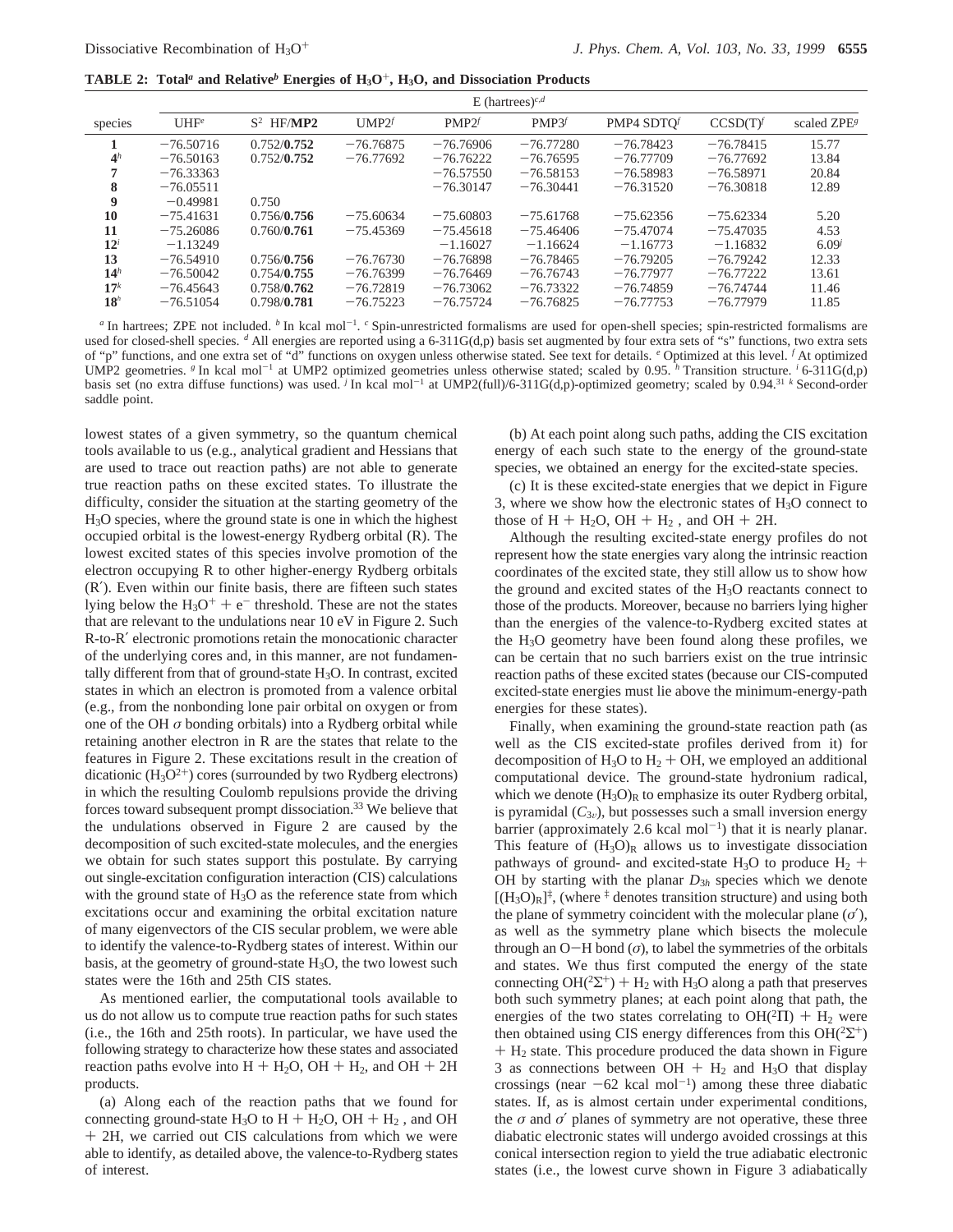

**Figure 3.** Dissociation pathways and energies of  $H_3O$  and dissociation products ( $H_2$ , OH) and ( $H_2O$ , H) relative to  $H_3O^+$  in kcal mol<sup>-1</sup>. Energies for all species are reported at CCSD(T)//UMP2 with the basis set described in Section II. A., except for **2**, **3**, **5**, and **6** (CIS//SCF), and **15** and **16** (CCSD(T)//SCF). Dissociation paths involving species **2**, **3**, **5**, **6**, **15**, and **16** were obtained from CIS single-point calculations along SCF groundstate reaction paths; the remaining paths were obtained as discussed in Sections II.B and II.C.

connects ground-state H<sub>3</sub>O to OH( $^2\Pi$ ) + H<sub>2</sub>, the second curve connects the first valence-to-Rydberg state of  $H_3O$  to  $OH(^2\Pi)$ + H2, and the third curve connects the second valence-to-Rydberg state of H<sub>3</sub>O to OH(<sup>2</sup> $\Sigma$ <sup>+</sup>) + H<sub>2</sub>).

## **III. Results and Discussion**

**A. Structures and Relative Energies of Reactants and Products.** Table 2 displays the total electronic energies (in hartrees) and zero-point vibrational energies (in kcal mol<sup>-1</sup>) associated with the hydronium ion  $H_3O^+$  (in essence, the initial "reactant" of the storage-ring experiments), with recombined  $H<sub>3</sub>O$ , and with the various dissociation products  $H<sub>2</sub>O$ , OH,  $H<sub>2</sub>$ , and H, in various ground state, and electronically excited states. Pictorial representations of the optimized minimum-energy structures and transition structures are given in Figure 4, which we now briefly summarize.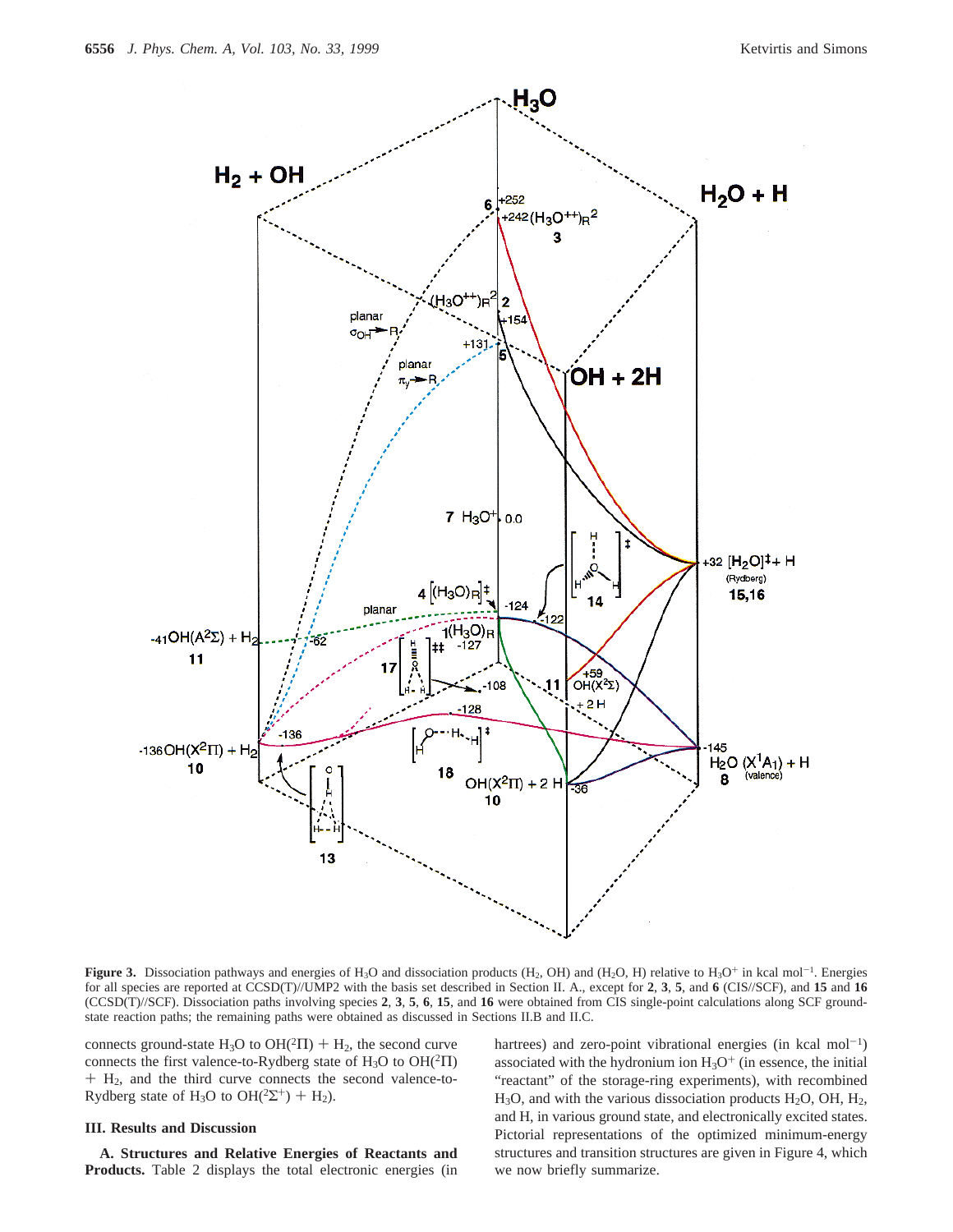

**Figure 4.** Structural parameters of  $H_3O^+$ ,  $H_3O$ , and dissociation products. Bond lengths are in Angströms; bond angles are in degrees. Where one set of geometric parameters is listed, it denotes an optimized structure at the HF/6-311G(d,p) level of theory. Where two sets of geometric parameters are listed, the upper value denotes optimization at the HF/6-311G(d,p) level of theory; the lower value denotes optimization at the MP2(full)/  $6-311G(d,p)$  level of theory. In each case, these basis sets have been augmented by four sets of extra "s" functions, two sets of extra "p" functions, and one set of extra "d" functions on oxygen.

Species 1 represents ground-state  $(H_3O)_R$ , a pyramidal  $C_{3v}$ structure which is believed to to the initial product of  $H_3O^+$  + e- DR under ASTRID conditions at low relative beam energies (i.e., for energies below ca. 1 eV),  $34$  and is a species which has been the subject of previous theoretical<sup>35</sup> and experimental<sup>36</sup> research. The highest filled (singly occupied) molecular orbital of this species is the diffuse Rydberg orbital shown in Figure 5e.

Molecules **2** and **3** represent the electronically excited states of H<sub>3</sub>O, which we believe relate to the features seen near  $2-10$ eV in Figure 2. Molecule **2** differs from **1** in its electronic configuration by a single electronic excitation from the nonbonding lone pair  $(\pi_{\nu})$  in Figure 5c) to the aforementioned Rydberg orbital R. Molecule **3** differs from **1** by a single excitation from one of the doubly degenerate O-H bonding orbital pair  $(\sigma_{OH(1)}$  or  $\sigma_{OH(2)}$  in Figure 5a,b, respectively) to the R orbital. As species **2** and **3** represent electronically excited states of **1** obtained by CIS single-point calculations at the optimized geometry of **1**, the excited species are not depicted in Figure 4, although their (vertical) energies are shown in Figure 3, which summarizes the energetics of all species studied here.

Species 4 is the planar  $(D_{3h})$  version of molecule 1, which we denote  $[(H_3O)_R]^{\ddagger}$ . As mentioned earlier, the low inversion barrier associated with the interconversion of equivalent forms of **1**, through **4**, allows us to use **4** in the study of the  $H_2$ -dissociation pathways of ground- and excited-state  $H_3O$ species. Analogous to species **2** and **3**, molecules **5** and **6** represent electronically excited states of **4** obtained by CIS single point (i.e., vertical) calculations on **4**.

Species **7** represents ground state cation  $H_3O^+$ , the initial reactant in the ASTRID DR experiments.<sup>12q,r</sup> This species has been studied extensively in many contexts.6,7,12q,r,18,33a,37 Its structure is pyramidal with  $C_{3v}$  symmetry, and differs in electronic configuration from that of **1** only by the absence of an electron in a diffuse Rydberg orbital R.

Species 8 is the ground state of the water molecule  $(X<sup>1</sup>A<sub>1</sub>)$ . Together with atomic hydrogen (species **9**), it represents one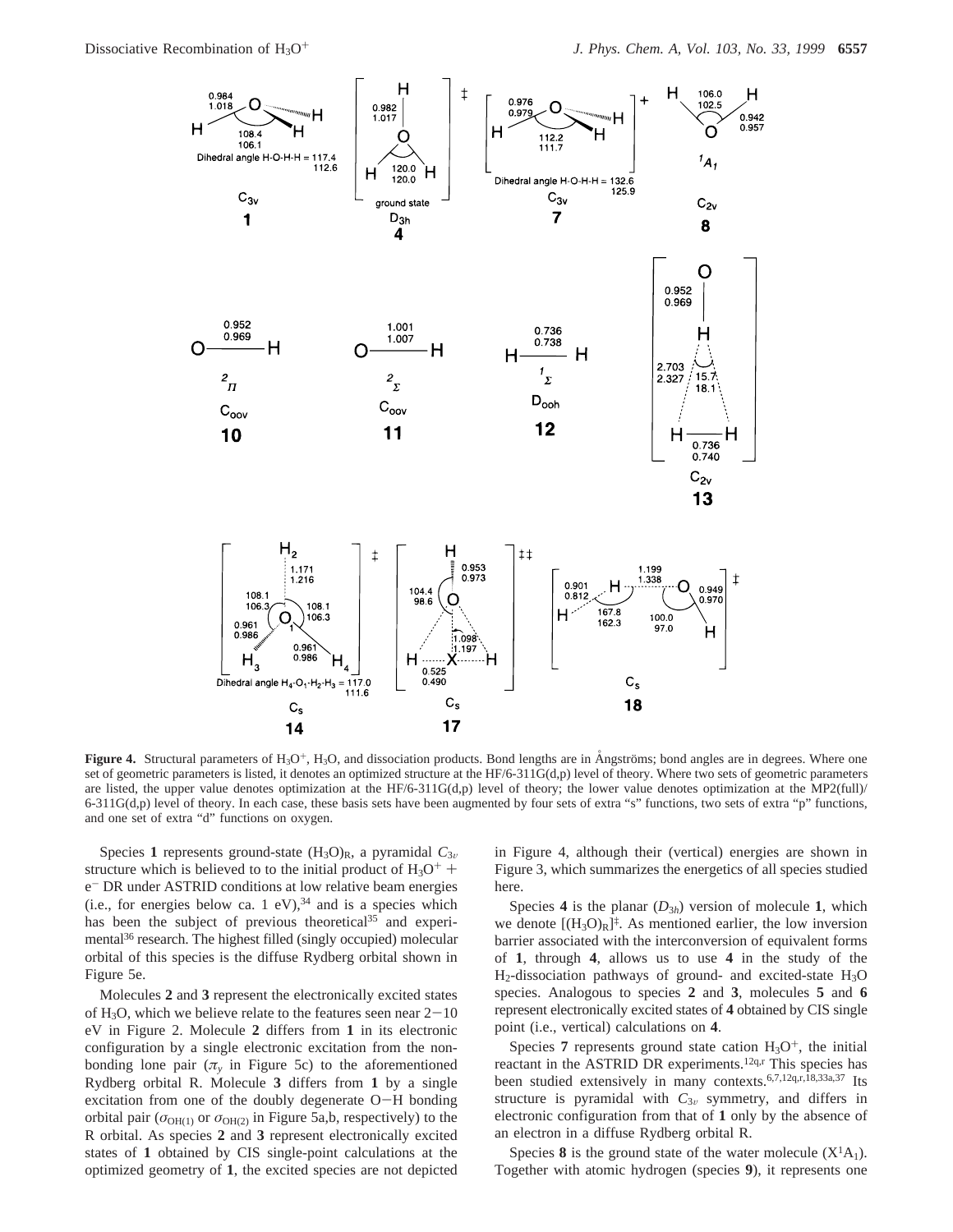

**Figure 5.** MOLDEN pictorial representations of occupied (a)  $\sigma_{OH(1)}$ orbital, (b)  $\sigma_{OH(2)}$ -orbital, (c)  $\pi_{v}$ -orbital, (d) core (oxygen 1s) orbital, (e) Rydberg orbital in  $(H<sub>3</sub>O)<sub>R</sub>$ . Figure 5d is magnified by a factor of 2 relative to Figures  $5a-c,e$ .

of the major products of  $H_3O^+$  + e<sup>-</sup> DR as observed experimentally (see eq 3a).<sup>12q,r</sup>

Structures **10** and **11** represent OH radicals, in the ground-  $(X^2\Pi)$  and lowest electronically excited  $(A^2\Sigma)$  states, respectively. The degenerate ground state of OH corresponds to an electron configuration in which an unpaired electron occupies an in-plane *π*-orbital ( $\pi$ <sub>*x*</sub>) or an out-of-plane *π*-orbital ( $\pi$ <sub>*v*</sub>); the excited <sup>2</sup> $\Sigma$  state has the unpaired electron occupying a *σ*-orbital (*σz*).

The products  $OH + H_2$  (species 12) and  $OH + 2 H$ , corresponding to (3b) and (3c), represent nearly two-thirds of the observed  $H_3O^+ + e^-$  DR products under ASTRID conditions.12q,r Structures **13** to **18**, which represent transition structures and reaction intermediates along the studied reaction pathways, will be discussed in the following section.

**B. Structures and Relative Energies of Transiton States and Intermediates.** Structure **13** is a loose van der Waals complex between  $OH(X^2\Pi)$  (species 10) and  $H_2$  (12) in which the two constituent molecules are oriented perpendicularly with the H atom of OH directed toward  $H_2$ . This complex occurs in a shallow minimum along the well-studied H-abstraction reaction path between OH ( $X^2\Pi$ ) (**10**) + H<sub>2</sub> (**12**) and H<sub>2</sub>O( $X^1A_1$ )  $(8)$  + H (9),<sup>38,39</sup> and lies 0.43 kcal mol<sup>-1</sup> below OH + H<sub>2</sub> (optimized at UMP2 without zero-point vibrational energy (ZPE)). On inclusion of ZPE (without the energy contribution of the OH····H<sub>2</sub> symmetric stretching frequency) at the same level of theory, **13** lies 0.41 kcal mol<sup>-1</sup> above OH +  $H_2$  (at our highest level of theory (CCSD(T)//UMP2 with the basis set described in section II), **13** lies 0.36 kcal mol<sup>-1</sup> above OH +  $H_2$  with ZPE included). However, as **13** has been isolated experimentally40 and has been the subject of previous theoretical studies,<sup>40a,c,41</sup> our results suggest that even our highest level of theory is inadequate to provide a proper description of this very weakly bound complex. Nevertheless, it is highly unlikely that **13** will be formed in the  $H_3O^+$  + e<sup>-</sup> DR process under ASTRID conditions.

Species **14** is the transition state for the dissociation of ground-state  $(H_3O)_R$  (1) into ground-state  $H_2O$  ( $X^1A_1$ ) (8) and a hydrogen atom (**9**), as shown in the blue curve in Figure 3. The barrier to this dissociation is small  $(5.33 \text{ kcal mol}^{-1}$  at CCSD(T)//UMP2) and, as **14** is closer to the reactant neutral

than to the products in energy, it is not surprising that **14** resembles **1** more closely in structure, as suggested by the Hammond postulate<sup>42</sup> (in particular, the separation between the oxygen atom and the departing H atom is only  $0.198 \text{ Å}$  longer in transition structure **14** than in minimum structure **1** as optimized at UMP2).

Our investigations of the dissociation pathways of **2** and **3** indicate the occurrence of single hydrogen atom ejections, without barrier, to form products of stoichiometric formulas H<sub>2</sub>O + H, with an electron occupying a diffuse Rydberg orbital in each H2O species (**15** and **16**). These ejections are followed by additional single H losses from each species to produce OH  $(X^2\Pi)$  + 2H and OH( $A^2\Sigma$ ) + 2H, respectively. In attempting to study the H2O species resulting from the initial H ejections, we were unable to locate any at local minima on the respective energy surfaces. However, on enforcing linearity, as a computational device, we have been able to study species with the electron occupancies of **15** and **16**, and, thus, gain insight into details of the dissociation pathways connecting electronically excited states of H<sub>3</sub>O with H<sub>2</sub>O + H and OH + 2H.

Species **15** and **16** represent electronically excited states of H2O (**8**), and occur along paths connecting excited states of  $H_3O$  (species 2 and 3, respectively) to  $H + H_2O$ , and subsequently to  $2 H + OH$ . If we constrain 15 and 16 to be linear and use  $C_s$  point group notation, we can designate the unpaired valence electron in **16** to lie in an "in-plane" (a′) nonbonding orbital, and designate that of **15** in an "out-of-plane" (a'') nonbonding orbital; thus  $15$  has  $(^1A'')$  symmetry, and  $16$ has  $({}^{1}A')$  symmetry.

At nonlinear geometries, species **15** differs from ground-state **8** by the excitation of an electron from the nonbonding lone pair in an out-of-plane  $\pi$ -orbital (of b<sub>1</sub> symmetry) in **8** to a diffuse Rydberg orbital and **16** differs from **8** by the excitation of an electron from the in-plane  $(a_1$ -symmetry) nonbonding orbital to a diffuse Rydberg orbital. If linearity is imposed, however, the electronic occupancies of **15** and **16** become equivalent and thus these two states are degenerate. Moreover, under the constraint of linearity, these two degenerate species dissociate to the same  $(OH(X<sup>2</sup>\Pi) + H)$  products, whereas the closed-shell *linear* H<sub>2</sub>O species (linear 8) correlates with OH- $(A<sup>2</sup>\Sigma)$  + H. However, on attempting to locate a linear local minimum structure with an electron occupancy as described for the degenerate pair, we first obtained a  $D_{\text{coh}}$  structure ( $r_{\text{(OH)}} =$  $r_{\text{(OH)}2} = 1.237 \text{ Å}$ ) for which instability associated with the lone imaginary asymmetric stretch vibrational frequency  $(3178 \text{ cm}^{-1})$ led to decomposition into  $OH(X^2\Pi) + H$ . Along such an enforced collinear dissociation path, however, the doubly degenerate pair and the linear closed-shell species experience a crossing near  $r_{\text{(OH)}} = 1.197 \text{ Å}$ ,  $r_{\text{(OH)}} = 1.237 \text{ Å}$  where the closed-shell state falls below the degenerate pair; another energy crossing occurs near  $r_{\text{(OH)}} = 0.952 \text{ Å}$ ,  $r_{\text{(OH)}} = 1.937 \text{ Å}$ , where the closed-shell state moves above the other two states and evolves to OH( $A^2\Sigma$ ) + H. That is, as r<sub>(OH)2</sub> is lengthened beyond 1.937 Å, the degenerate pair correlates with  $OH(X<sup>2</sup>\Pi)$  + H, and the linear closed-shell species correlates with  $OH(A<sup>2</sup>\Sigma)$ + H.

While the symmetry label distinction between **15** and **16** is not essential at linear geometries, it becomes important on bending the H-O-H angle from 180°. Species **<sup>15</sup>** and **<sup>16</sup>** become nondegenerate, and **16** undergoes an avoided crossing with **8** near  $r_{\text{(OH)}} = 0.952 \text{ Å}$ ,  $r_{\text{(OH)}} = 1.937 \text{ Å}$  where both have A′ symmetry. Thus, **8** correlates adiabatically with OH(X2Π)  $+$  H, whereas **16** correlates with OH( $A<sup>2</sup>\Sigma$ ) + H, as shown in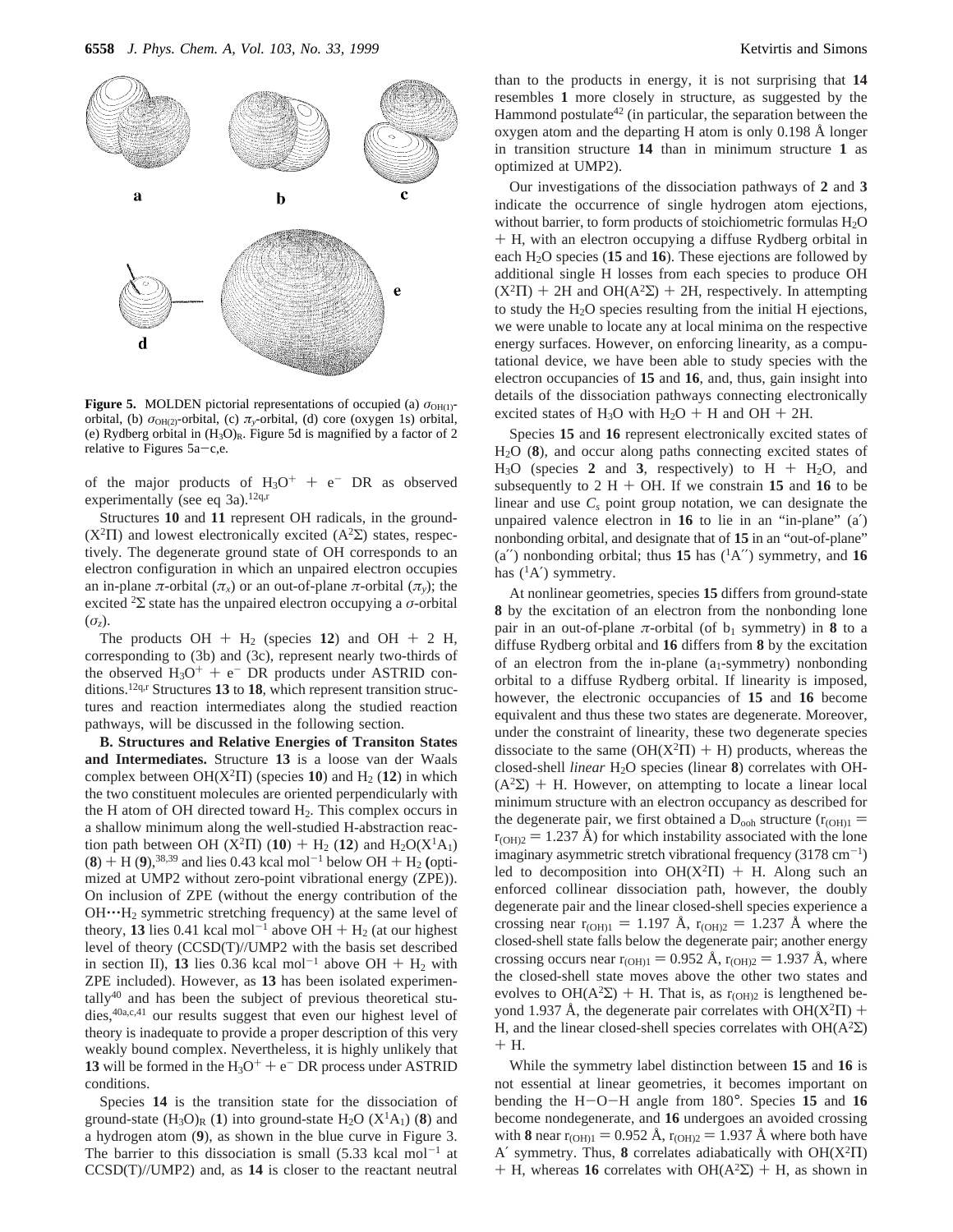Figure 3. Species **15**, being of A′′ symmetry, correlates with  $OH(X<sup>2</sup>II) + H$ , as noted earlier, and is unaffected in this regard.

Species **17** is a second-order saddle point on the groundstate  $H_3O$  surface that was obtained in our attempt to locate a transition structure along a path leading to symmetric dissociation of two H atoms from species **1**; this species also has been the subject of previous theoretical research.<sup>35</sup> The structure of **17** consists of an intact OH moiety, with the oxygen atom participating in a loose three-membered ring complex with the two "leaving" hydrogen atoms; the optimized geometry (O-<sup>H</sup> 1.293 Å; H-H 0.980 Å at UMP2) suggests that no strong OH or HH bonds exist in this ring structure. The two imaginary vibrational frequencies calculated at the UMP2 level of theory  $(2110i \text{ cm}^{-1} \text{ and } 1150i \text{ cm}^{-1})$  correspond to, respectively, an asymmetric O-H stretch and a symmetric O-H stretch-scissor motion, both of which involve motions of the "departing" hydrogen atoms.

The significance of **17** in the present context is only peripheral because it is neither a stable structure nor a first-order saddle point.

We also studied the path for the hydrogen abstraction reaction OH( $X^2\Pi$ ) + H<sub>2</sub>  $\rightarrow$  H<sub>2</sub>O ( $X^1A_1$ ) + H (see the solid magenta line in Figure 3) and found the transition state **18** along this path. As this abstraction reaction has been the subject of previous experimental<sup>38</sup> and theoretical<sup>38a,39</sup> study, it is not surprising that 18 has been identified previously.<sup>38a</sup> Subsequent experimental<sup>40</sup> and theoretical $40a,c,41$  studies resulted in identifying the loose van der Waals complex (**13**) in a very shallow minimum near the OH( $X^2\Pi$ ) + H<sub>2</sub> end of the pathway. We attempted to characterize the full IRC that connects  $H_2O + H$ , through 18, further to 13, and onward to  $OH(^{2}\Pi) + H_{2}$ . We succeeded in generating this IRC from 18 to  $H_2O + H$ , but our attempts to reach species **13** were not entirely successful. In particular, our IRC reached an energy very close to that of **13** and produced a structure having O-H and H-H bond lengths nearly identical to those found in **13**. However, the precise T-shaped orientation of the O-H and H-H bonds found in **<sup>13</sup>** could not be reached using Gaussian's IRC algorithm.

Finally, we attempted to find and characterize a transition state and a reaction path connecting ground state  $(H_3O)_R$  4 directly to ground-state  $OH + H_2 (10)$  by following the lowerenergy sheet of the avoided crossing (see section II.C.2) shown at the left extreme of Figure 3. All attempts along these lines failed. We therefore decided to explore whether the reaction path discussed above connecting  $H_2O + H$  to  $OH + H_2$  through TS **18** undergoes a bifurcation that could offer a connection to  $(H<sub>3</sub>O)<sub>R</sub>$ . By carefully following the intrinsic reaction path from **18** toward OH  $+$  H<sub>2</sub>, we were able to identify a region within which one of the eigenvalues of the mass weighted Hessian matrix (which gives the curvature of the energy surface) transverse to the reaction path evolved from positive, to negative, and back to positive. This behavior is indicative of a bifurcation of one "streambed" into two. The geometry in this region corresponded to essentially intact OH  $(X<sup>2</sup>\Pi)$  and H<sub>2</sub> moieties, with the closest H atom in  $H_2$  2.0 Å from the O atom; the energy at this geometry was closer to that of  $OH + H<sub>2</sub>$  than to that of **18**, and thus (see Figure 3) below the energy of H3O. Unfortunately, our attempts to "walk" uphill along this new streambed were not successful (although we show in Figure 3, as a dashed magenta line, an abbreviated path corresponding to this second streambed).

Nevertheless, we believe we have been able to relate H3O to  $OH + H<sub>2</sub>$  via a lower energy route than that discussed in section II.C.2. By starting at a point  $(X)$  having planar geometry along

the reaction path which diabatically connects 4 with  $OH(^{2}\Sigma)$  + H2 (dashed green line; see Figure 3) near the conical intersection with the path connecting 5 with  $OH(^{2}\Pi) + H_{2}$  (dashed blue line) and distorting the molecule slightly to remove the *σ* and *σ*′ planes, we have been able to perform subsequent geometry optimizations which lead either to 1 or to  $OH(^{2}\Pi) + H_{2}$ . Although we have been unable to locate an intrinsic reaction coordinate path between these two sets of minima, and thus, cannot state the barrier height of this process with certainty, we estimate an upper bound to be approximately 34 kcal mol<sup> $-1$ </sup> (the energy of a point obtained by applying an out-of-*σ*′-plane distortion to the point X and seeking a minimum along such a distortion). The route we arrived at connecting **1** to  $OH(^{2}\Pi)$  + H2 is shown as the full dashed magenta line in Figure 3. Because the focus of the present effort is on interpreting data that occurs at energies above that of  $H_3O^+$ , the failure to fully characterize this particular branch of the ground-state surface is unfortunate but not limiting.

**C. Energetic Accessibilities of Ground- and Excited-State Reactants.** The reaction cross-section for  $H_3O^+$  + e<sup>-</sup> recombination as studied by Andersen and co-workers<sup>12q</sup> reveals a diminishing cross-section with increasing relative beam energy up to approximately  $2-10$  eV, where one or two undulations are observed. Such features may suggest the formation, at higher energies, of electronically excited H3O. In particular, we suggest later that these features relate to our species **2** and **3**, which are valence-to-Rydberg excited states of  $(H_3O)_R$ .

It is believed that when the relative energy of the reactant ion beam and the electron beam is low, one obtains (primarily) electronic ground-state recombination products<sup>34</sup> (e.g.,  $(H_3O)_R$ ) prior to dissociation. This, in turn, suggests that molecule **1** is of principal importance as the starting point in the examination of subsequent dissociations at low collision energy. Nevertheless, it must be remembered that even for low-energy DR, any products lying below the cation energy can be formed and thus must be considered.

If the relative electron-beam to ion-beam energy lies in the region where the undulations appear in Figure 2, it is thought that the production of ground-state H3O diminishes in favor of the production of valence-to-Rydberg electronically excited  $H_3O$ , which, in turn, results in possible access to higher-energy dissociation products. Figure 3 shows one such electronically excited state of H<sub>3</sub>O ( $\pi$ <sup>*y*</sup>  $\rightarrow$  R) (species 2) to lie 281 kcal mol<sup>-1</sup> above that of ground-state  $(H_3O)<sub>R</sub>$ , and a second such excited state ( $\sigma_{OH(1)} \rightarrow R$  or  $\sigma_{OH(2)} \rightarrow R$ ) (3) to lie 369 kcal mol<sup>-1</sup> above ground-state  $H_3O$ . These two states lie 6.7 and 10.4 eV above the energy of the cation, respectively, and hence fall in the region where the undulations are seen in Figure 2. Experiments performed at sufficiently high relative beam energies may result in the production of such excited-state recombination products, and may account for the observed undulations in the experimental cross-sectional curve. Our ab initio studies of the associated potential energy surfaces provide an opportunity to suggest the fates of these "recombined" H<sub>3</sub>O species, as will be presented in the next section of this paper.

**D. Theoretical Interpretation of Experimental Results.** *1. Low-Energy Collisions Producing Ground-State H3O.* As can be seen in Figure 3, dissociative recombination of  $H_3O^+$  can lead to a variety of final products, such as those observed in the ASTRID experiments.<sup>12q,r</sup> Clearly, the experimental results provide valuable information regarding the branching ratios of the DR reactions under investigation; however, they are limited in their specificity of information regarding product electronic states, product molecular structures, and reaction pathways. The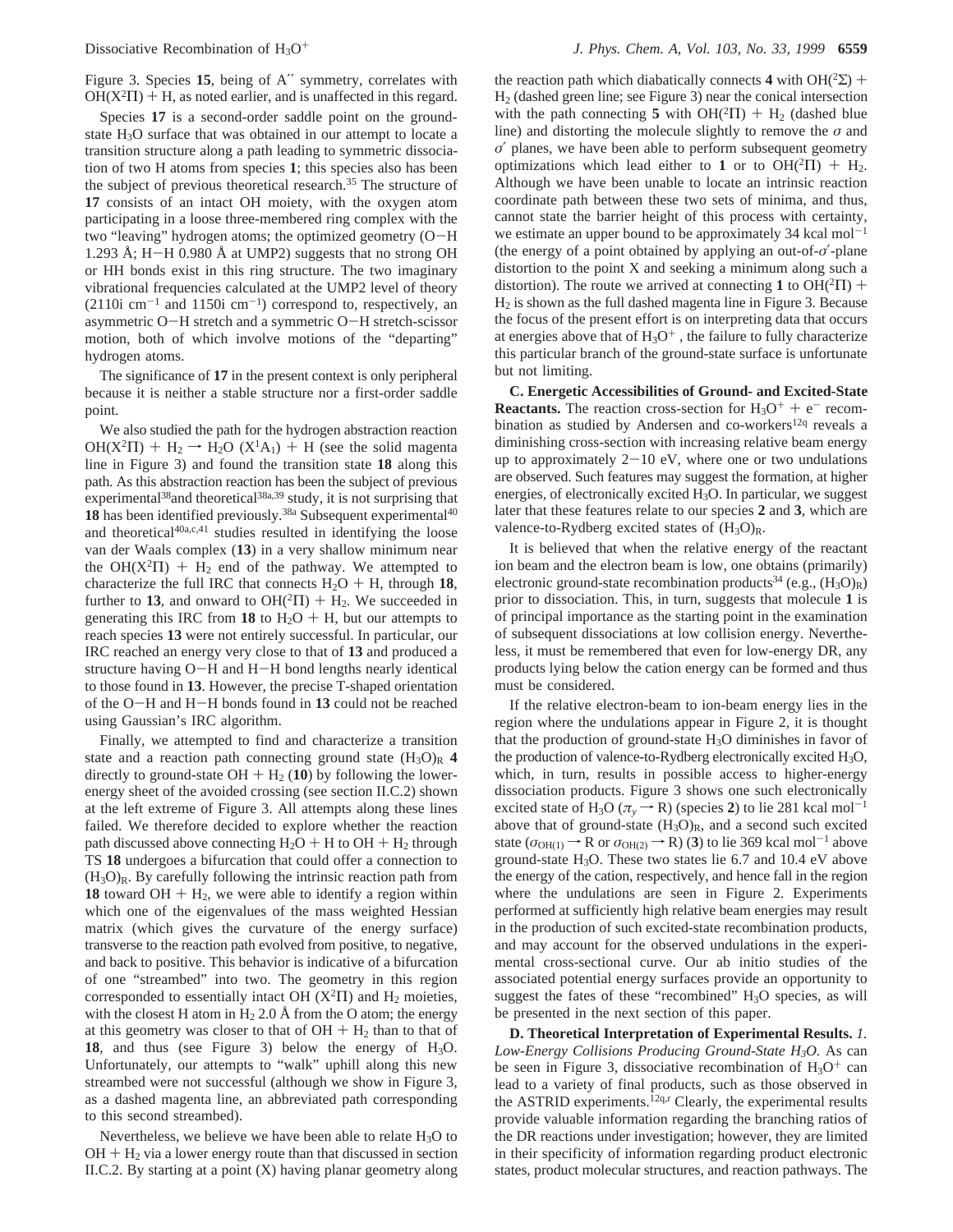Figure 3 illustrates the various accessible reaction pathways associated with DR of  $H_3O^+$ . At low (electron-beam to ionbeam) relative energies, it is suggested that DR of  $H_3O^+$  results in the formation<sup>34</sup> of a neutral H<sub>3</sub>O radical (denoted  $(H_3O)<sub>R</sub>$ ). This species possesses an unpaired electron in its highest-filled (Rydberg) orbital, which is depicted in Figure 5e, and is pyramidal  $(C_{3v})$  in geometry, but has a low barrier (2.61 kcal  $mol^{-1}$ ; see Table 2) to planarity. The presence of 127 kcal mol<sup>-1</sup> excess internal energy from the exothermic electron capture allows  $(H_3O)<sub>R</sub>$  to dissociate via several reaction pathways. The most exothermic route involves the loss of a hydrogen atom to form ground-state H<sub>2</sub>O ( $X^1A_1$ ) ( $\Delta E = -17.84$  kcal mol<sup>-1</sup>), as shown on the solid blue path in Figure 3. Only a small barrier associated with O-H dissociation  $(5.33 \text{ kcal mol}^{-1})$  is encountered on this path; the existing  $127$  kcal mol<sup>-1</sup> of excess energy from the initial electron-ion recombination reaction renders such a barrier insignificant.

Although the  $(H_3O)_R \rightarrow H_2O (X^1A_1) + H$  reaction pathway is the most exothermic of all ground-state routes currently under study, it does not account for the largest fraction of products in the low-energy branching ratio analysis of the associated heavyion storage ring experiment (0.33  $\pm$  0.08).<sup>12q,r</sup> The largest product channel in this regard ( $0.48 \pm 0.08$ ) corresponds to H<sub>3</sub>O dissociation into OH  $+$  2H.<sup>12q,r</sup> Therefore, it seems likely that both (a) enough energy remains in any  $H_2O(^1A_1)$  formed to permit subsequent fragmentation to OH  $(X^2\Pi)$  + H, and (b) direct fragmentation of H<sub>3</sub>O to  $2H + OH (X<sup>2</sup>II)$  (the solid green path in Figure 3) is significant. The use of theory in this regard thus allows the identification of the OH product electronic state in a manner which was not possible (or not considered) under experimental conditions.

Our theoretical studies also allow us to determine how  $(H_3O)<sub>R</sub>$ can decompose to  $OH + H_2$ . An examination of Figure 3 at first suggests a path connecting planar  $[(H_3O)_R]^{\ddagger}$  (4) to OH- $(A<sup>2</sup>\Sigma)$  (11) + H<sub>2</sub> (12). However, as noted in section II.C.2, the presence of an avoided crossing of the <sup>2</sup>Σ and <sup>2</sup>Π diabatic curves lying 65 kcal mol<sup>-1</sup> above  $(H_3O)<sub>R</sub>$  (thus still energetically accessible) predicts that the observed experimental product for ground state  $(H_3O)<sub>R</sub>$  should be  $OH(X<sup>2</sup><sub>\Pi</sub>) + H<sub>2</sub>$ . Although the precise reaction path connecting  $(H_3O)<sub>R</sub>$  to OH  $(X<sup>2</sup>\Pi) + H_2$ was, as noted in Sec. III. B, not fully characterized, it is shown in Figure 3 as a dashed magenta line. Of course,  $OH(^{2}\Pi) + H_{2}$ also can dissociate further, given the excess internal energy present, to produce  $OH(^{2}\Pi) + 2H$ .

In summary, our energy surface shows that ground-state  $(H<sub>3</sub>O)<sub>R</sub>$  can dissociate (a) to produce  $H<sub>2</sub>O<sup>(1</sup>A<sub>1</sub>) + H$  with enough internal energy to allow a fraction of the  $H_2O(^1A_1) + H$  to undergo further decay to produce  $OH(^{2}\Pi) + 2H$ ; (b) to produce  $OH(^{2}\Pi) + H_{2}$  some fraction of which may fragment further to generate additional OH( ${}^{2}\Pi$ ) + 2H; and (c) to produce OH( ${}^{2}\Pi$ ) + 2H directly.

As the ASTRID experimental studies did not result in the observation of  $H_2 + O + H$  in significant quantities (branching ratio 0.01  $\pm$  0.04),<sup>12q,r</sup> this reaction path was not considered in the present computational investigation.

The most straightforward use of these findings to interpret the branching ratios of eq 3 suggests that 18% of the  $(H_3O)_R$ dissociates to  $H_2 + OH$  (<sup>2</sup> $\Pi$ ) and 81% dissociates to  $H + H_2O$  $({}^{1}A_{1})$  or directly to 2H + OH (X<sup>2</sup>II). Denoting as X the fraction of H<sub>3</sub>O that follows the blue path to  $H_2O + H$ , and Y the fraction following the green path to  $OH + 2H$ , we have  $XF =$ 0.33 and  $Y + X(1 - F) = 0.48$ . Here F is the fraction of H<sub>2</sub>O  $(X<sup>1</sup>A<sub>1</sub>)$  remaining intact, and thus  $(1 - F)$  is the fraction that proceeds on to  $OH + 2H$ . Clearly, the sum of the two branching ratios,  $0.48 + 0.33 = 0.81 = X + Y$  depends on X and Y while each branching ratio also depends on F.

The findings discussed above relate to the *low-energy* DR because they derive from ground-state  $(H_3O)<sub>R</sub>$  and use branching ratios obtained at low energies.

*2. Higher-Energy Collisions Forming Excited States of H3O.* The lowest-energy valence-to-Rydberg electronically excited state of H<sub>3</sub>O (2) lying 6.7 eV above the H<sub>3</sub>O<sup>+</sup> cation can be regarded as an  $H_3O^{2+}$  core surrounded by a doubly occupied diffuse Rydberg orbital, in which electronic excitation of groundstate H<sub>3</sub>O from the nonbonding valence  $\pi$ <sup>*y*</sup> orbital to a Rydberg orbital has occurred. At higher relative beam energies in the ASTRID apparatus, it is thought that this molecule may be formed as a recombination product rather than ground-state  $(H<sub>3</sub>O)<sub>R</sub>$  (1). At still higher relative beam energies, it is thought that a higher-energy electronically excited H3O species (a result of  $\sigma_{OH(1)} \rightarrow Rydberg$  or  $\sigma_{OH(2)} \rightarrow Rydberg$  excitation) (species **3**) may be formed on initial recombination prior to dissociation. In these states, one again has an  $H_3O^{2+}$  core surrounded by two Rydberg electrons. It therefore should come as no surprise that these energetic species undergo spontaneous dissociation, analogous to what occurs in doubly charged cations.33

*a. The first* V*alence-to-Rydberg excited state.* As shown in Figure 3, species 2 lies approximately 281 kcal mol<sup>-1</sup> above that of ground-state  $(H_3O)_R$  (1) on the basis of our CIS calculations. The production of this ion in the initial electronion recombination process allows access to dissociation pathways which result in the formation of OH  $(X^2\Pi)$ , either directly by H2 loss (dashed blue line in Figure 3) or by sequential H atom losses (solid black line in Figure 3). (These results suggest that no intact  $H_2O$  should be formed in this case.) To the best of our knowledge, the branching ratios for  $OH + H<sub>2</sub>$  and OH + 2H have not been measured for this higher energy case. In the case of the direct  $H_2$  loss mechanism, an initial examination of Figure 3 suggests a straightforward correlation between the (planar) lowest-energy valence-to-Rydberg excited H3O (**5**) and OH  $(X^2\Pi)$  + H<sub>2</sub> via the dashed blue line. However, as was discussed earlier, the absence of molecular symmetry under experimental conditions and the associated avoided crossings result in the formation of OH  $(X^2\Pi) + H_2$  via a slightly different route. In the absence of symmetry, the path follows the dashed blue line from **5** to the crossing with the dashed green line, then follows the dashed green line to its crossing with the dashed black line, and then follows the dashed black line to products OH  $(X^2\Pi) + H_2$ .

*b. The second* V*alence-to-Rydberg excited state.* In a manner similar to that described above for the dissociations from species **4** and **5** to form  $H_2$  + OH( $X^2\Pi$ ), the dissociation pathway for species **6** undergoes an avoided crossing (the dashed black line evolves into the dashed green line) in the absence of symmetry to produce OH( $A^2\Sigma$ ) + H<sub>2</sub>. This result represents a product which is not accessible from lower-energy  $H_3O$  states, and is significant in an experimental context. Under carefully controlled relative beam energies in a heavy-ion storage ring apparatus, it should be possible to select the formation of OH product molecules of a given electronic state. This possibility has not been discussed in the context of the experimental results of  $H_3O^+$  + e<sup>-</sup> DR, but is one which should be of considerable interest to experimentalists. Very recent studies by Coe and coworkers of glancing charge transfer reactions of  $D_3O^+$  with  $H_2O$ suggest the formation of electronically-excited  $D_3O$  and subsequent dissociation to  $O + D_2 + D^{43}$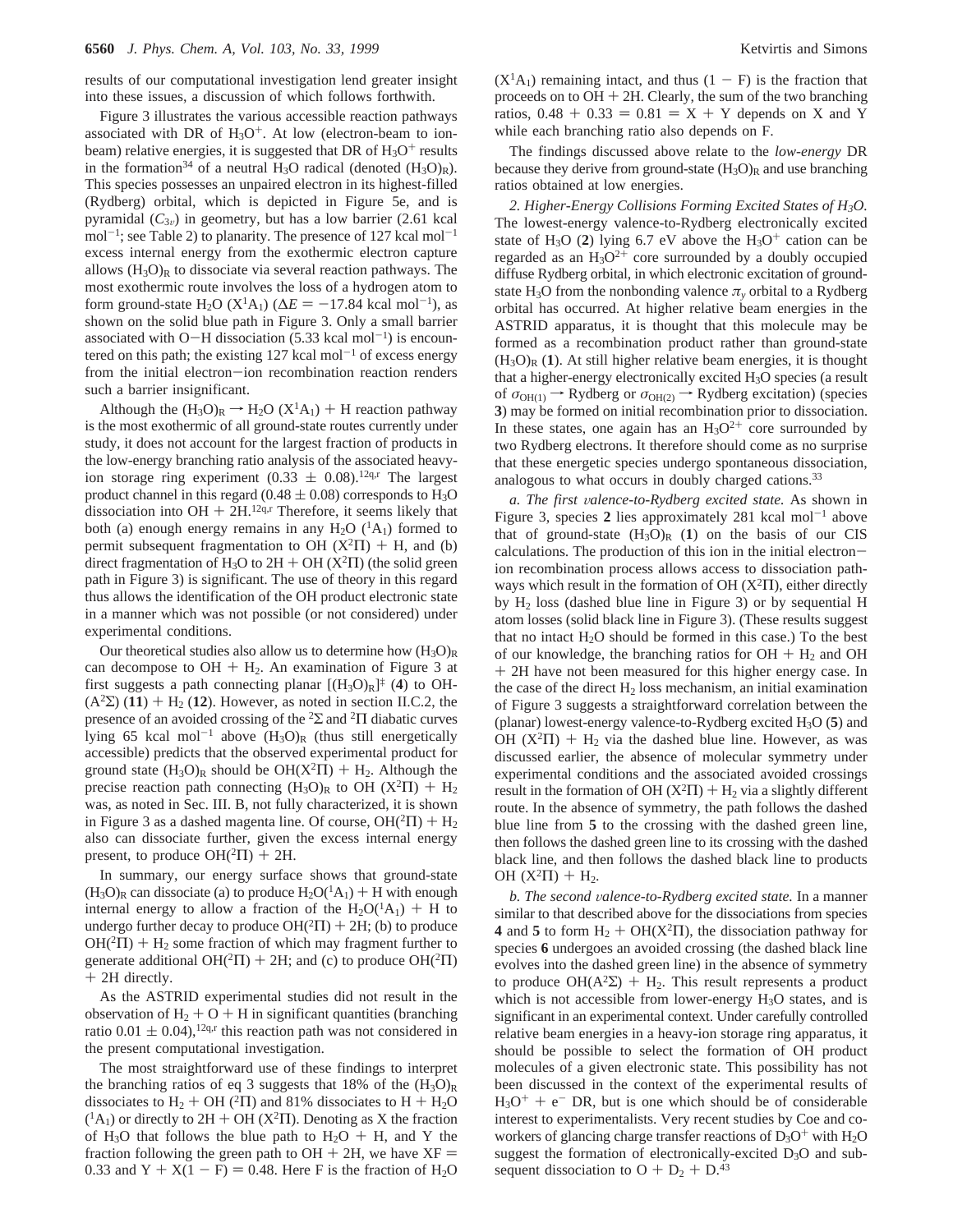In addition, OH  $(A^2\Sigma)$  can be produced by sequential losses of two H atoms as illustrated by the solid red curve in Figure 3. Hence, this second excited state of  $H_3O$  should dissociate to produce OH ( $A^2\Sigma$ ) in all cases, should generate no intact H<sub>2</sub>O, and can produce both  $H_2$  and 2H. It must be emphasized, however, that species **15** and **16** in Figure 3 do not exist at minima on the H2O singlet potential energy hypersurface and should not be regarded as reaction intermediates along the dissociation pathways leading to sequential losses of H atoms from **2** and **3**. Thus, the trajectories of these paths should be viewed as leading directly to  $OH(X^2\Pi) + 2H$  and  $OH(A^2\Sigma)$  + 2H, respectively.

The preceding discussions have concentrated primarily on the elucidation of energetically accessible dissociation pathways of ground state and electronically excited  $H_3O$ . However, this type of analysis does not address the question of which pathways are preferred immediately upon electron-ion recombination. In an attempt to gain insight into this issue, particularly in the cases of the two lowest-energy valence-to-Rydberg H3O excited states **2** and **3**, obtained by vertical CIS excitations at the geometry of ground-state  $H_3O(1)$ , we have calculated the forces and nuclear displacements associated with these two molecules as the first steps in their gradient geometric optimizations. While the forces on **2** thus obtained do not provide any useful information in this regard, those on **3** suggest a symmetric dissociation of two H atoms (possibly as  $H_2$ ) and the retention of an intact O-H moiety, rather than an ejection of a single H atom and retention of  $H_2O$ . Thus, the initial forces on **3** appear to favor a symmetric dissociation to  $OH + H<sub>2</sub>$  (or to  $OH + 2$ H) via the dashed black line in Figure 3.

The possibility of bond dissociations beyond those observed experimentally (and those studied computationally here) on thermodynamic grounds (as shown in Figure 3) leads us to speculate about the possibility of the formation of other  $H_3O^+$  $+ e^{-}$  DR products, particularly in the presence of a significant amount of excess kinetic energy on initial electron-ion recombination. As was mentioned earlier, the solid blue curve in Figure 3 denotes a sequential loss of H atoms from groundstate  $(H_3O)_R$ ; first to  $H_2O(X^1A_1) + H$ , then to  $OH(X^2\Pi) + H$ + H. In addition to this path, as well as the other routes to these products shown in Figure 3, it is also conceivable that, as  $OH(X<sup>2</sup>\Pi) + H + H$  lies 36 kcal mol<sup>-1</sup> below H<sub>3</sub>O<sup>+</sup>, these products could be formed from  $OH(X^2\Pi) + H_2$  by H-H bond rupture under appropriate experimental conditions.

## **IV. Summary**

We have performed ab initio MO calculations on potential energy surfaces which connect ground electronic state H3O and the two lowest valence-to-Rydberg excited-state  $H_3O$  species with their respective dissociation products, to gain insight into the intricacies of the formation of experimentally observed products of  $H_3O^+$  + e<sup>-</sup> DR. Our investigation has yielded the following results:

(1) Ground-electronic state H<sub>3</sub>O, produced by DR of H<sub>3</sub>O<sup>+</sup>  $+ e^{-}$  at low relative beam energies, can dissociate via several pathways to form  $H_2O(X^1A_1) + H$ ,  $OH(X^2\Pi) + H_2$ , or OH- $(X^2\Pi)$  + 2H. Although the reaction leading to the first products is the most exothermic, it does not constitute the product channel of largest branching ratio as observed experimentally. We believe that the presence of sufficient excess internal energy in the nascent  $H_2O(X^1A_1)$  causes a large fraction of this species to undergo further dissociation to OH  $(X^2\Pi)$  + H, thereby enhancing the branching ratio of the latter product.

(2) The undulations observed in the experimental reaction cross-section plot at higher relative beam energies may be

attributable to the formation of electronically excited valenceto-Rydberg  $H_3O$  species on initial recombination. The dissociation pathways (and, in some cases, the products) associated with these states are energetically inaccessible from ground-state  $H_3O$ (e.g.,  $OH(A^{2}\Sigma)$ ). In this context, then, further investigations of  $H_3O^+$  + e<sup>-</sup> DR, with an emphasis on the processes associated with excited states of  $H_3O$ , may be of interest to experimentalists, both from the perspective of the nature of the product molecules formed as well as the nature of their branching ratios.

(3) The ground electronic state H3O dissociates to produce  $OH(X<sup>2</sup>\Pi)$  as does the first-excited valence-to-Rydberg H<sub>3</sub>O, but the second-excited valence-to-Rydberg H3O dissociates to produce OH( $A<sup>2</sup>\Sigma$ ). Therefore, it may be possible to choose the electronic state of product OH molecules formed under ASTRID conditions by carefully controlling the relative electron-beam to ion-beam energy.

**Acknowledgment.** This work was supported by NSF Grant No. CHE9618904. We also thank the Utah Center for High Performance Computing for staff resources, as well as an anonymous referee for bringing the research of Ref. 40(c) to our attention.

#### **References and Notes**

(1) Bates, D. R.; Massey, H. S. W. *Proc. R. Soc. London Ser. A* **1947**, *192*, 1.

(2) Bates, D. R. *Phys. Re*V*.* **<sup>1950</sup>**, *<sup>78</sup>*, 492.

(3) (a) Bardsley, J. N. *J. Phys. B* **1968**, *1*, 349. (b) Bardsley, J. N. *J. Phys. B* **1968**, *1*, 365.

(4) (a) van Dishoeck, E. F. In *Molecular Astrophysics*, Hartquist, T. W., Ed.; Cambridge University Press: Cambridge, UK, 1990; p 55. (b) Millar, T. J. In *Molecular Astrophysics*; Hartquist, T. W., Ed.; Cambridge University Press: Cambridge, UK, 1990; p 115. (c) Bates, D. R. In *Molecular Astrophysics*; Hartquist, T. W., Ed.; Cambridge University Press: Cambridge, UK, p 211.

(5) Neufeld, D. A.; Lepp, S.; Melnick, G. J. *Astrophys. J. Suppl. Ser.* **1995**, *100*, 132.

(6) See, for example, (a) Bohme, D. K. In *Interaction Between Ions and Molecules*; Ausloos, P., Ed.; Plenum: New York, 1975; p 489. (b) Bohme, D. K.; Mackay, G. I.; Tanner, S. D. *J. Am. Chem. Soc.* **1979**, *101*, 3724. (c) Mackay, G. I.; Tanner, S. D.; Hopkinson, A. C.; Bohme, D. K. *Can. J. Chem.* **1979**, *57*, 1518. (d) Hopkinson, A. C.; Mackay, G. I.; Bohme, D. K. *Can. J. Chem.* **1979**, *57*, 2996. (e) Tanaka, K.; Mackay, G. I.; Bohme, D. K. *Can. J. Chem.* **1978**, *56*, 193. (f) Arsenault, G. P. *J. Am. Chem. Soc.* **<sup>1972</sup>**, *<sup>94</sup>*, 8241. (g) Bohme, D. K. In *Kinetics of Ion*-*Molecule Reactions*; Ausloos, P., Ed.; Plenum: New York, 1979; p 323. (h) Good, A.; Durden, D. A.; Kebarle, P. *J. Chem. Phys.* **1970**, *52*, 222. (i) Mackay, G. I.; Hopkinson, A. C.; Bohme, D. K. *J. Am. Chem. Soc.* **1978**, *100*, 7460. (j) Fehsenfeld, F. C.; Crutzen, P. J., Schmeltekopf, A. L.; Howard, C. J.; Albritton, D. L.; Ferguson, E. E.; Davidson, J. A.; Schiff, H. I. *J. Geophys. Res.* **1976**, *81*, 4454. (k) Fehsenfeld, F. C.; Dotan, I.; Albritton, D. L.; Howard, C. J.; Ferguson, E. E. *J. Geophys. Res.* **1978**, *83*, 1333. (l) Millar, T. J.; Williams, D. A. In *Dust and Chemistry in Astronomy*; Millar, T. J., Williams, D. A., Eds.; Institute of Physics Publishing: Bristol, UK, 1993; p 1. (m) Goodings, J. M.; Ng, C.-W.; Bohme, D. K. *Int. J. Mass Spectrom. Ion Phys.* **1979**, *29,* 57. (n) Goodings, J. M.; Bohme, D. K.; Ng, C.-W. *Combust. Flame* **1979**, *36*, 27. (o) Chen, Q. F.; Milburn, R. K.; Hopkinson, A. C.; Bohme, D. K.; Goodings, J. M. *Int. J. Mass Spectrom.* **1999**, *184*, 153. (p) Goodings, J. M.; Bohme, D. K.; Sugden, T. M. *Sixteenth Symposium (International) on Combustion*. The Combustion Institute: Pittsburgh, PA, 1977; p 891. (q) Spanel, P.; Smith, D. *Int. J. Mass Spectrom.* **1998**, *181*, 1. (r) Goodings, J. M.; Karellas, N. S. *Int. J. Mass Spectrom. Ion Proc.* **1984**, *62*, 199. (s) Hayhurst, A. N.; Telford, N. R. *J. Chem. Soc., Faraday Trans. 1* **1975**, *71*, 1352. (t) Goodings, J. M.; Chen, Q. F. *Can. J. Chem.* **1998**, *76*, 1437. (u) Chen, Q. F.; Goodings, J. M. *Int. J. Mass Spectrom.* **1998**, *181*, 181.

(7) See, for example, (a) Herd, C. R.; Adams, N. G.; Smith, D. *Astrophys. J.* **1990**, *349*, 388. (b) Adams, N. G.; Herd, C. R.; Geoghegan, M. Smith, D.; Canosa, A.; Gomet, J. C.; Rowe, B. R.; Queffelec, J. L.; Morlais, M. *J. Chem. Phys.* **1991**, *94*, 4852. (c) Williams, T. L.; Adams, N. G.; Babcock, L. M.; Herd, C. R.; Geoghegan, M. *Mon. Not. R. Astron. Soc.* **1996**, *282*, 413. (d) Heppner, R.A.; Walls, F. L.; Armstrong, W. T.; Dunn, G. H. *Phys, Re*V*. A* **<sup>1976</sup>**, *<sup>13</sup>*, 1000. (e) Mul, P. M.; McGowan, J. W.; Defrance, P, Mitchell, J. B. A. *J. Phys. B: At. Mol. Phys.* **1983**, *16*, 3099. (f) Mul, P. M.; Mitchell, J. B. A.; D'Angelo, V. S.; Defrance, P.; McGowan, J. W.; Froelich, H. R. *J. Phys. B: At. Mol. Phys.* **1981**, *14*,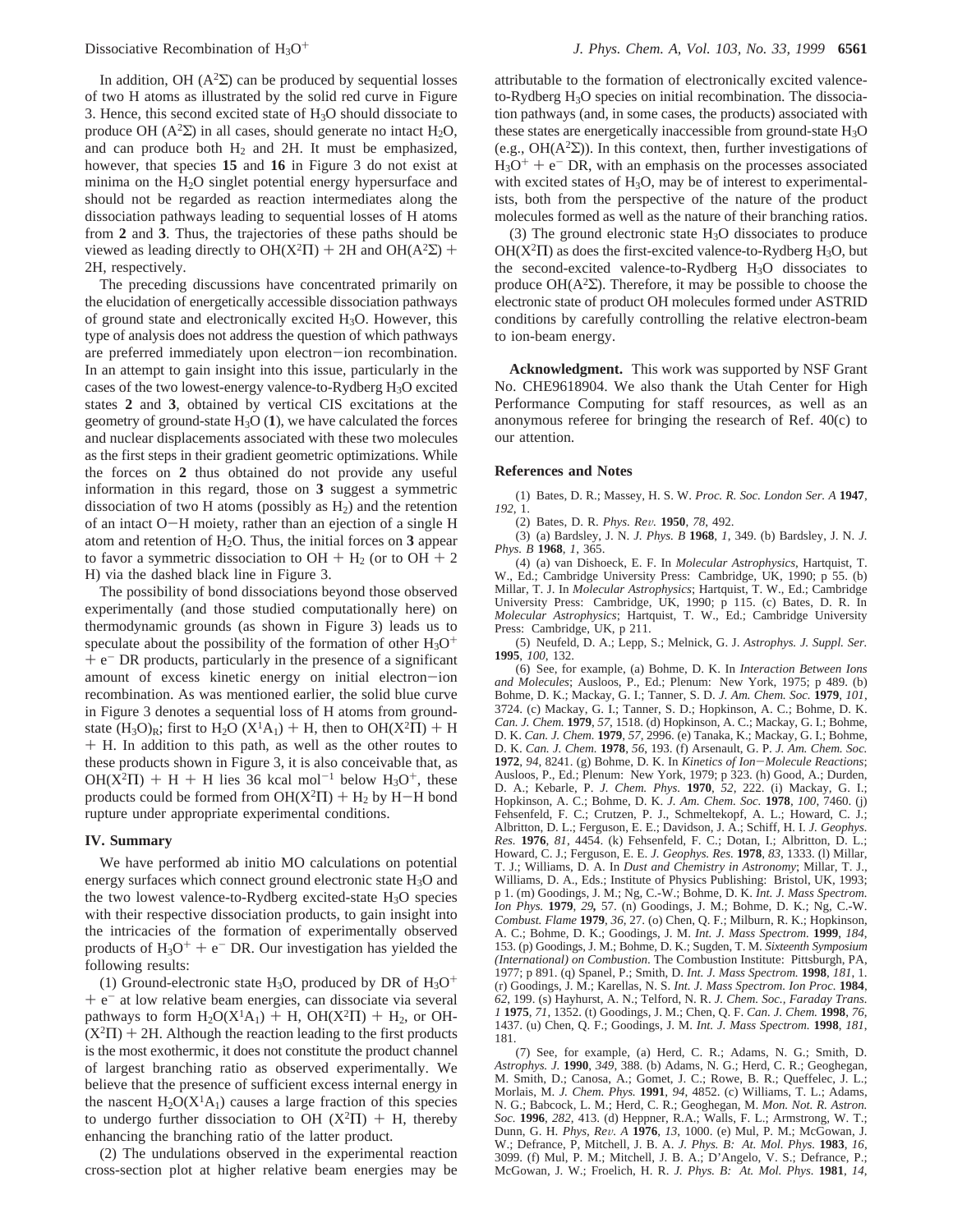1353. (g) Adams, N. G. In *Ad*V*ances in Gas-Phase Ion Chemistry (Vol. 1)*; Adams, N. G., Babcock, L. M., Eds.; JAI Press: Greenwich, CT, 1992; p 225. (h) Keyser, C. J.; Froelich, H. R.; Mitchell, J. B. A.; McGowan, J. W. *J. Phys. E: Sci. Instrum.* **1979**, *12*, 316. (i) Auerbach, D.; Cacak, R.; Caudano, R.; Gaily, T. D.; Keyser, C. J.; McGowan, J. W.; Mitchell, J. B. A.; Wilk, S. F. J. *J. Phys. B: At. Mol. Phys.* **1977**, *10*, 3797. (j) Hayhurst, A. N.; Telford, N. R. *J. Chem. Soc., Faraday Trans. 1* **1974**, *70*, 1999. (k) Vinkier, C. Ph.D. Dissertation, University of Louvain, 1969. (l) Peeters, J.; Vinkier, C.; van Tiggelen, J. *Oxidation Combust. Re*V*.* **<sup>1969</sup>**, *<sup>4</sup>*, 93. (m) Wilson, L. N.; Evans, E. W. *J. Chem. Phys.* **1967**, *46*, 859. (n) Ogram, G. L.; Chang, J.-S.; Hobson, R. M. *Phys. Re*V*. A* **<sup>1980</sup>**, *<sup>21</sup>*, 982. (o) Wortberg, G. *Tenth Symposium (International) on Combustion*. The Combustion Institute: Pittsburgh, PA, 1965; p 651. (p) Bradley, D.; Mathews, K. J. *Ele*V*enth Symposium (International) on Combustion*. The Combustion Institute: Pittsburgh, PA, 1967; p 359. (q) Kelly, R.; Padley, P. J. *Trans. Faraday Soc.* **1969**, *65*, 355. (r) Semenov, E. S.; Sokolik, A. S. *Zh. Tekh. Fiz.* **1962**, *32*, 1074. (s) Calcote, H. F.; Kurzius, S. C.; Miller, W. J. *Tenth Symposium (International) on Combustion*. The Combustion Institute: Pittsburgh, PA, 1965; p 605. (t) King, I. R. *J. Chem. Phys.* **1961**, *35*, 380. (u) King, I. R. *J. Chem. Phys.* **1957**, *27*, 817. (v) Bell, J. C.; Bradley, D.; Jesch, L. F. *Thirteenth Symposium (International) on Combustion*. The Combustion Institute: Pittsburgh, PA, 1971. (w) Leu, M. T.; Biondi, M. A.; Johnsen, R. *Phys. Re*V*. A* **<sup>1973</sup>**, *<sup>7</sup>*, 292. (x) Lindinger, W. *Phys. Re*V*. A* **<sup>1973</sup>**, *<sup>7</sup>*, 328. (y) Larsson, M. *Annu. Re*V*. Phys. Chem.* **<sup>1997</sup>**, *<sup>48</sup>*, 151. (z) Mitchell, J. B. A. *Phys. Rep.* **1990**, *186*, 215, and references therein.

(8) Adams, N. G.; Herd, C. R.; Smith, D. *J. Chem. Phys.* **1989**, *91*, 963.

(9) Dudeck, M.; Poissant, G.; Rowe, B. R.; Queffelec, J. L.; Morlais, M. *J. Phys. D* **1983**, *16*, 995.

(10) (a) Smith, D.; Adams, N. G. *Ad*V*. At. Mol. Phys.* **<sup>1988</sup>**, *<sup>24</sup>*, 1. (b) Adams, N. G.; Smith, D. In *Techniques for the Study of Ion*-*Molecule Reactions*; Farrar, J. M., Saunders, W. H., Eds.; Wiley: New York, 1988; p 165. (c) Adams, N. G. *Int. J. Mass Spectrom. Ion Proc.* **1994**, *132*, 1, and references therein. (d) Bohme, D. K.; Hemsworth, R. S.; Rundle, H. W.; Schiff, H. I. *J. Chem. Phys.* **1973**, *58*, 3504. (e) Betowski, D.; Payzant, J. D.; Mackay, G. I.; Bohme, D. K. *Chem. Phys. Lett.* **1975**, *31*, 321. (f) Mackay, G. I.; Vlachos, G. D.; Bohme, D. K.; Schiff, H. I. *Int. J. Mass Spectrom. Ion Phys.* **1980**, *36*, 259. (g) Raksit, A. B.; Bohme, D. K. *Int. J. Mass Spectrom. Ion Phys.* **1983**, *55*, 69.

(11) (a) Larsson, M. *Rep. Prog. Phys.* **1995**, *58*, 1267. (b) Larsson, M. *Int. J. Mass Spectrom. Ion Proc.* **1995**, *149/150*, 403. (c) Møller, S. P. In *Conf. Record of the 1991 IEEE Particle Accelerator Conf., San Francisco*; Berkner, K., Ed.; IEEE: New York, 1991; p 2811. (d) Abrahamsson, K.; Andler, G.; Bagge, L.; Beebe, E.; Carlé, P.; Danared, H.; Egnell, S.; Ehrnstén, K.; Engström, M.; Herrlander, C. J.; Hilke, J.; Jeansson, J.; Källberg, A.; Leontein, S.; Liljeby, L.; Nilsson, A.; Paal, A.; Rensfelt, K.-G.; Rosengård, U.; Simonsson, A.; Soltan, A.; Starker, J.; af Ugglas, M.; Filevich, A. *Nucl. Instrum. Methods Phys. Res.* **1993**, *B79*, 269. (e) Tanabe, T.; Noda, K.; Honma, T.; Kodaira, M.; Chida, D.; Watanabe, T.; Noda, A.; Watanabe, S.; Mizobuchi, M.; Yoshizawa, M.; Katayama, T.; Muto, H.; Ando, A. *Nucl. Instrum. Methods Phys. Res.* **1991**, *A307*, 7. (f) Habs, D.; Baumann, W.; Berger, J.; Blatt, P.; Faulstich, A.; Krause, P.; Kilgus, G.; Neumann, R.; Petrich, W.; Stokstad, R.; Schwalm, D.; Szmola, D.; Welti, K.; Wolf, A.; Zwickler, S.; Jaeschke, E.; Krämer, D.; Bisoffi, G.; Blum, M.; Friedrich, A.; Geyer, C.; Grieser, M.; Heyng, H. W.; Holzer, B.; Ihde, R.; Jung, M.; Matl, K.; Ott, W.; Povh, B.; Repnow, R.; Steck, M.; Steffens, E.; Dutta, D.; Kühl, T.; Marx, D.; Schröder, S.; Gerhard, M.; Grieser, R.; Huber, G.; Klein, R.; Krieg, M.; Schmidt, N.; Schuch, R.; Babb, J. F.; Spruch, L.; Arnold, W.; Noda, A. *Nucl. Instrum. Methods Phys. Res.* **1989**, *B43*, 390.

(12) (a) Schmidt, H. T.; Vejby-Christensen, L.; Pedersen, H. B.; Kella, D.; Bjerre, N.; Andersen, L. H. *J. Phys. B.: At. Mol. Opt. Phys.* **1996**, *29*, 2485. (b) Andersen, L. H.; Johnson, P. J.; Kella, D.; Pedersen, H. B.; Vejby-Christensen, L. *Phys. Rev. A* **1997**, 55, 2799. (c) Larsson, M.; Broström, L.; Carlson, M.; Danared, H.; Datz, S.; Mannervik, S.; Sundström, G. *Physica Scripta* **1995**, *51*, 354. (d) van der Zande, W. J.; Semaniak, J.; Zengin, V.; Sundström, G.; Rosén, S.; Strömholm, C.; Datz, S.; Danared, H.; Larsson, M. *Phys. Re*V*. A* **<sup>1996</sup>**, *<sup>54</sup>*, 5010. (e) Forck, P.; Grieser, M.; Habs, D.; Lampert, A.; Repnow, R.; Schwalm. D.; Wolf, A. Phys. Rev. *Lett.* **1993**, *70*, 426. (f) Forck, P.; Grieser, M.; Habs, D.; Lampert, A.; Repnow, R.; Schwalm, D.; Wolf, A. *Nucl. Instrum. Methods Phys. Res.* **1993**, *B79*, 273. (g) Zajfman, D.; Amitay, Z.; Broude, C.; Forck, P.; Seidel, B.; Grieser, M.; Habs, D.; Schwalm, D.; Wolf, A. *Phys. Re*V*. Lett.* **<sup>1995</sup>**, *75*, 814. (h) Tanabe, T.; Katayama, I.; Kamegaya, H.; Chida, K.; Arakaki, Y.; Watanabe, T.; Yoshizawa, M.; Saito, M.; Harayama, Y.; Hosono, K.; Hatanaka, K.; Honma, T.; Noda, K.; Ohtani, S.; Takagi, H. Phys. Rev. Lett. 1995, 75, 1066. (i) Strömholm, C.; Schneider, I. F.; Sundström, G.; Carata, L.; Danared, H.; Datz, S.; Dulieu, O.; Källberg, A.; af Ugglas, M.; Urbain, X.; Zengin, V.; Suzor-Weiner, A.; Larsson, M. *Phys. Re*V*. A* **<sup>1995</sup>**, *<sup>52</sup>*, R4320. (j) Larsson, M.; Carlson, M.; Danared, H.; Broström, L.; Mannervik, S.; Sundström, G. J. Phys. B: At. Mol. Opt. Phys. 1994, 27, 1397. (k) Datz, S.; Sundström, G.; Biedermann, C.; Broström, L.; Danared, H.; Mannervik, S.; Mowat, J. R.; Larsson, M. *Phys. Re*V*. Lett.* **<sup>1995</sup>**, *<sup>74</sup>*, 896. (l) Larsson,

M.; Danared, H.; Mowat, J. R.; Sigray, P.; Sundström, G.; Broström, L.; Filevich, A.; Källberg, A.; Mannervik, S.; Rensfelt, K. G.; Datz, S. Phys. *Rev. Lett.* **1993**, *70*, 430. (m) Datz, S.; Larsson, M.; Strömholm, C.; Sundström, G.; Zengin, V.; Danared, H.; Källberg, A.; af Ugglas, M. *Phys. Rev. A* **1995**, 52, 2901. (n) Mowat, J. R.; Danared, H.; Sundström, G.; Carlson, M.; Andersen, L. H.; Vejby- Christensen, L.; af Ugglas, M.; Larsson, M. *Phys. Re*V*. Lett.* **<sup>1995</sup>**, *<sup>74</sup>*, 50. (o) Kella, D.; Johnson, P. J.; Pedersen, H. B.; Vejby-Christensen, L.; Andersen, L. H. *Phys. Rev. Lett.* **1996**, 77, 2432. (p) Semaniak, J.; Larson, A.; Le Paddelec, A.; Strömholm, C.; Larsson, M.; Rosén, S.; Peverall, R.; Danared, H.; Djuric, N.; Dunn, G. H.; Datz, S. *Astrophys. J.* **1998**, *498*, 886. (q) Vejby-Christensen, L.; Andersen, L. H.; Heber, O.; Kella, D.; Pedersen, H. B.; Schmidt, H. T.; Zajfman, D. *Astrophys. J.* **1997**, *483*, 531. (r) Andersen, L. H.; Heber, O.; Kella, D.; Pedersen, H. B.; Vejby-Christensen, L.; Zajfman, D. *Phys. Re*V*. Lett.* **1996**, *77*, 4891.

(13) (a) Roszak, S. *Chem. Phys. Lett.* **1996**, *250*, 187. (b) Halkier, A.; Roberson, M.; Linderberg, J. *Pramana* - *J. Phys.* **<sup>1998</sup>**, *<sup>50</sup>*, 547.

(14) (a) Bates, D. R. *Astrophys. J.* **1986**, *306*, L45. (b) Herbst, E. *Astrophys. J.* **1978**, *222*, 508.

(15) Morgan, T. J.; Berkner, K. H.; Pyle, R. V. *Phys. Re*V*. Lett.* **<sup>1971</sup>**, *26*, 602.

(16) GAUSSIAN 94, Revision B.1, Frisch, M. J.; Trucks, G. W.; Schlegel, H. B.; Gill, P. M. W.; Joknson, B. G.; Robb, M. A.; Cheeseman, J. R.; Keith, T.; Petersson, G. A.; Montgomery, J. A.; Raghavachari, K.; Al-Laham, M. A.; Zakrzewski, V. G.; Ortiz, J. V.; Foresman, J. B.; Cioslowski, J.; Stefanov, B. B.; Nanayakkara, A.; Challacombe, M.; Peng, C. Y.; Ayala, P. Y.; Chen, W.; Wong, M. W.; Andres, J. L.; Replogle, E. S.; Gomperts, R.; Martin, R. L.; Fox, D. J.; Binkley, J. S.; Defrees, D. J.; Baker, J.; Stewart, J. P.; Head-Gordon, M.; Gonzalez, C.; Pople, J. A. Gaussian, Inc., Pittsburgh, PA, 1995.

(17) Krishnan, R.; Frisch, M. J.; Pople, J. A. *J. Chem. Phys.* **1980**, *72*,  $4244$ 

(18) Gutowski, M.; Simons, J. *J. Chem. Phys.* **1990**, *93*, 3874.

(19) Schaftenaar, G., MOLDEN 3.4, CAOS/CAMM Center, The Netherlands, 1998.

(20) Schlegel, H. B. *J. Comput. Chem.* **1982**, *3*, 214.

(21) (a) Roothaan, C. C. J. *Re*V*. Mod. Phys.* **<sup>1951</sup>**, *<sup>23</sup>*, 69. (b) Hall, G. G. *Proc. R. Soc. London Ser. A* **1951**, *205*, 541.

(22) (a) Roothaan, C. C. J. *Re*V*. Mod. Phys.* **<sup>1960</sup>**, *<sup>32</sup>*, 179. (b) Binkley, J. S.; Pople, J. A.; Dobosh, P. A. *Mol. Phys.* **1974**, *28*, 1423.

(23) (a) Møller, C.; Plesset, M. S. *Phys. Re*V*.* **<sup>1934</sup>**, *<sup>46</sup>*, 618. (b) Binkley, J. S.; Pople, J. A. *Int. J. Quantum Chem.* **1975**, *9*, 229.

(24) (a) Head-Gordon, M.; Pople, J. A.; Frisch, M. J. *Chem. Phys. Lett.* **1988**, *153*, 503. (b) Frisch, M. J.; Head-Gordon, M.; Pople, J. A. *Chem. Phys. Lett.* **1990,** *166*, 275. (c) Frisch, M. J.; Head-Gordon, M.; Pople, J. A. *Chem. Phys. Lett.* **1990**, *166*, 281. (d) Saebo, S.; Almlöf, J. *Chem. Phys. Lett.* **1989**, *154*, 83.

(25) (a) Banerjee, A.; Adams, N.; Simons, J.; Shepard, R. *J. Phys. Chem.* **1985**, *89*, 52. (b) Simons, J.; Jørgensen, P.; Taylor, H.; Ozment, J. *J. Phys. Chem.* **1983**, *87*, 2745. (c) Cerjan, C. J.; Miller, W. H. *J. Chem. Phys.* **1981**, *75*, 2800. (d) Baker, J. *J. Comput. Chem.* **1986**, *7*, 385. (e) Baker, J. *J. Comput. Chem.* **1987**, *8*, 563.

(26) Gonzalez, C.; Schlegel, H. B. *J. Chem. Phys.* **1989**, *90*, 2154.

(27) (a) Schlegel, H. B. *J. Phys. Chem.* **1988**, *92*, 3075. (b) Schlegel, H. B. *J. Chem. Phys.* **1986**, *84*, 4530.

(28) (a) Pople, J. A.; Binkley, J. S.; Seeger, R. *Int. J. Quantum Chem. Symp.* **1976**, *10,* 1. (b) Morse, P. M.; Feshbach, H. *Methods of Theoretical Physics (Vol. 2).* McGraw-Hill: New York, 1953; p 1119.

(29) (a) Krishnan, R.; Frisch, M. J.; Pople, J. A. *J. Chem. Phys.* **1980**, *72*, 4244. (b) Krishnan, R.; Pople, J. A. *Int. J. Quantum Chem.* **1978**, *14*, 91. (c) Frisch, M. J.; Krishnan, R.; Pople, J. A. *Chem. Phys. Lett.* **1980**, *75*, 66.

(30) (a) Cizek, J. *J. Chem. Phys.* **<sup>1966</sup>**, *<sup>45</sup>*, 4256. (b) Cizek, J. *Ad*V*. Chem. Phys.* **1969**, *14*, 35. (c) Cizek, J.; Paldus, J. *Int. J. Quantum Chem.* **<sup>1971</sup>**, *<sup>5</sup>*, 359. (d) Paldus, J.; Cizek, J.; Shavitt, I. *Phys. Re*V*. A* **<sup>1972</sup>**, *<sup>5</sup>*, 50. (e) Bartlett, R. J. *J. Phys. Chem.* **1989**, *93*, 1697. (f) Bartlett, R. J. *Theor. Chim. Acta* **1991**, *80*, 71. (g) Bishop, R. F. *Theor. Chim. Acta* **1991**, *80*, 95. (h) Kutzelnigg, W. *Theor. Chim. Acta* **1991**, *80*, 349. (i) Pople, J. A.; Krishnan, R.; Schlegel, H. B.; Binkley, J. S. *Int. J. Quantum Chem.* **1978**, *14*, 545. (j) Bartlett, R. J.; Purvis, G. D. *Int. J. Quantum Chem.* **1978**, *14*, 561. (k) Purvis, G. D., III.; Bartlett, R. J. *J. Chem. Phys.* **1982**, *76*, 1910. (l) Raghavachari, K.; Trucks, G. W.; Pople, J. A.; Head-Gordon, M. *Chem. Phys. Lett.* **1989**, *157*, 479. (m) Scuseria, G. E.; Lee, T. J. *J. Chem. Phys.* **1990**, *93*, 5851. (n) Watts, J. D.; Cernusak, I.; Noga, J.; Bartlett, R. J.; Bauschlicher, C. W., Jr.; Lee, T. J.; Rendell, A. P.; Taylor, P. R. *J. Chem. Phys.* **1990**, *93*, 8875. (o) Noga, J.; Bartlett, R. J. *J. Chem. Phys.* **1987**, *86*, 7041. (p) Oliphant, N.; Adamowicz, L. *J. Chem. Phys.* **1991**, *95*, 6645. (q) Lee, Y. S.; Kucharski, S. A.; Bartlett, R. J. *J. Chem. Phys.* **1984**, *81*, 5906. (r) Lee, Y. S.; Kucharski, S. A.; Bartlett, R. J. *J. Chem. Phys.* **1985**, *82*, 5761. (s) Noga, J.; Bartlett, R. J.; Urban, M. *Chem. Phys. Lett.* **1987**, *134*, 126. (t) Scuseria, G. E.; Schaefer, H. F., III. *Chem. Phys. Lett.* **1988**, *152*, 382. (u) Kucharski, S. A.; Bartlett, R. J. *Chem. Phys. Lett.* **1989**, *158*, 550.